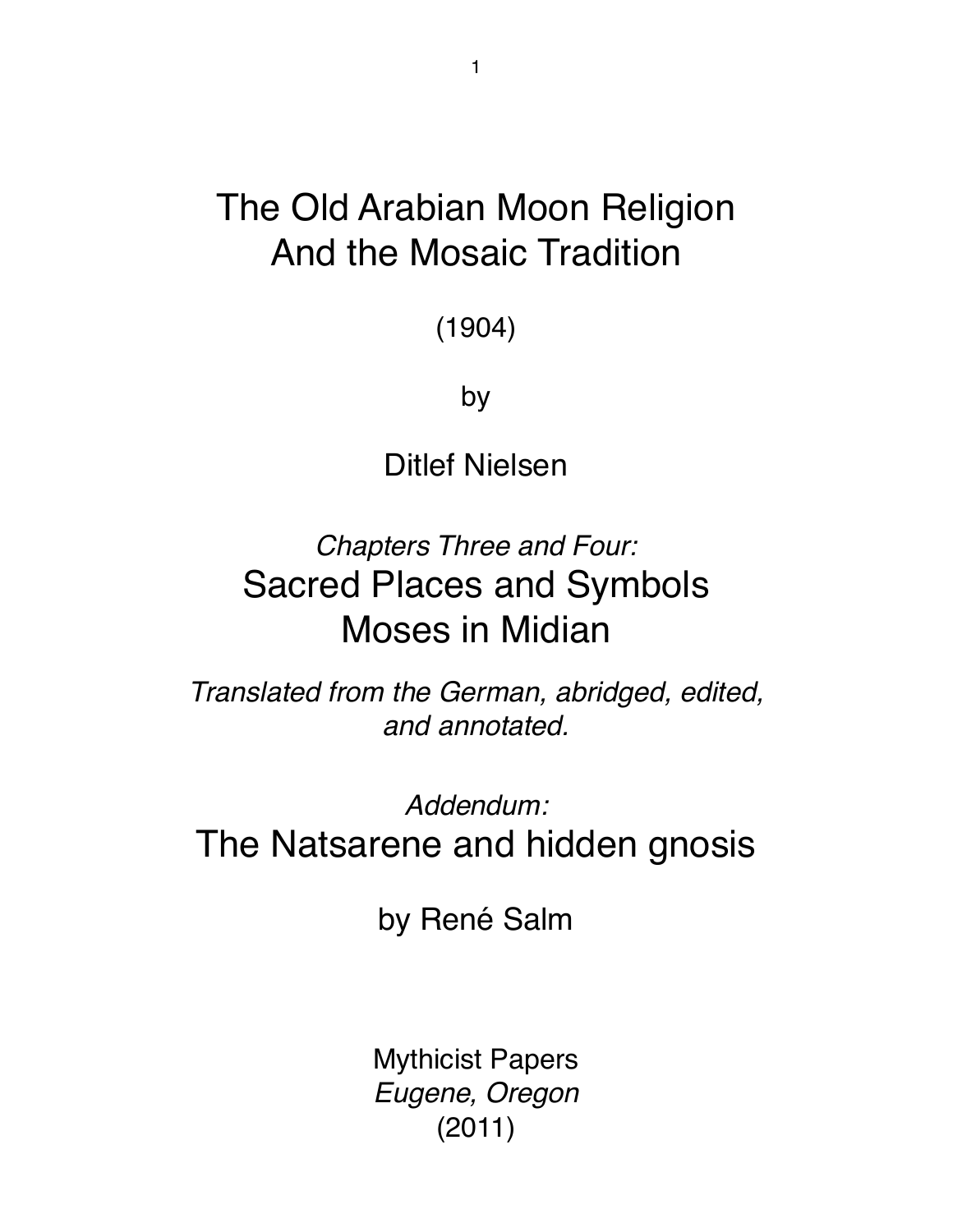#### Foreword

This third installment drawn from Nielsen's book is a selection of material from Chapters Three and Four. I have chosen to abridge Nielsen's work for, while he discusses much that is of importance to the historian of religion, a great deal of what he writes is of little direct relevance to Christian origins. The pages selected for translation are noted in the text in brackets. Headings have also been added for clarity.

Chapter Three deals with seminal and enduring symbols in the lunar religion of North Arabia, particularly the sacred mountain, the serpent, and the bull. In Chapter Four Nielsen begins his far-ranging consideration of the oldest stratum of Israelite religion: "Moses in Midian." It will challenge and enlighten the reader, who may learn for the first time that Judaism's roots are thoroughly entwined with the lunar religion of North Arabia. Nielsen explores many unexpected facets of early gnostic religion, facets which have been ignored (perhaps deliberately) for too long.

In the translated chapters, footnotes by the author are signed "DF," mine "RS." A footnote is no place for extended discussion, but can merely indicate in the briefest way a path for further investigation.

*The Addendum*. The lengthy section which follows Nielsen's text, entitled "The Natsarene and hidden gnosis," complements Nielsen's work and extends it. The terms *Nazarene* and *Nazoraean*, familiar from the Christian gospels, continue to present enigmas. In the Addendum, I show that these terms reflect the Semitic *n-ts-r* (nuntsade-resh), a root with specifically gnostic connotations going back to the Bronze Age. The dictionary tells us that Hebrew *natsar* means "watch, preserve, guard." Its cognates in related Semitic languages also signify "secret knowledge" and "hidden things." Each of these meanings is a potent concept in the various gnostic religions of all eras, and these significations are known in history at least as far back as the "time of Noah"—that is, before 2,000 BCE when the flood story was first created.

The publication of my 2008 book, *The Myth of Nazareth: The Invented Town of Jesus*, has challenged the all too facile assumption that *Nazarene* in the New Testament means "from Nazareth." As a result, new attention is now being placed on the enigmatic term. For perhaps the first time, we can now see that *Natsarene* (or a close cognate, with Semitic *tsade*) was widely used in early Middle Eastern religions to designate the person of advanced spirituality, a spirituality linked to hidden gnosis. Hence the title of the Addendum, "The Natsarene and hidden gnosis."

A discussion of hidden gnosis inevitably introduces unfamiliar symbols. Common terms like water, the well, the gate, the underworld, and the serpent take on unexpected meanings as metaphors, as do "places" such as *Bethlehem* and *Ephrathah*. Ancient man was much more at home in the spiritual world of gnosticism than is man today, immersed as we are in "the deep sleep of materiality."

> $-$  René Salm (July, 2011)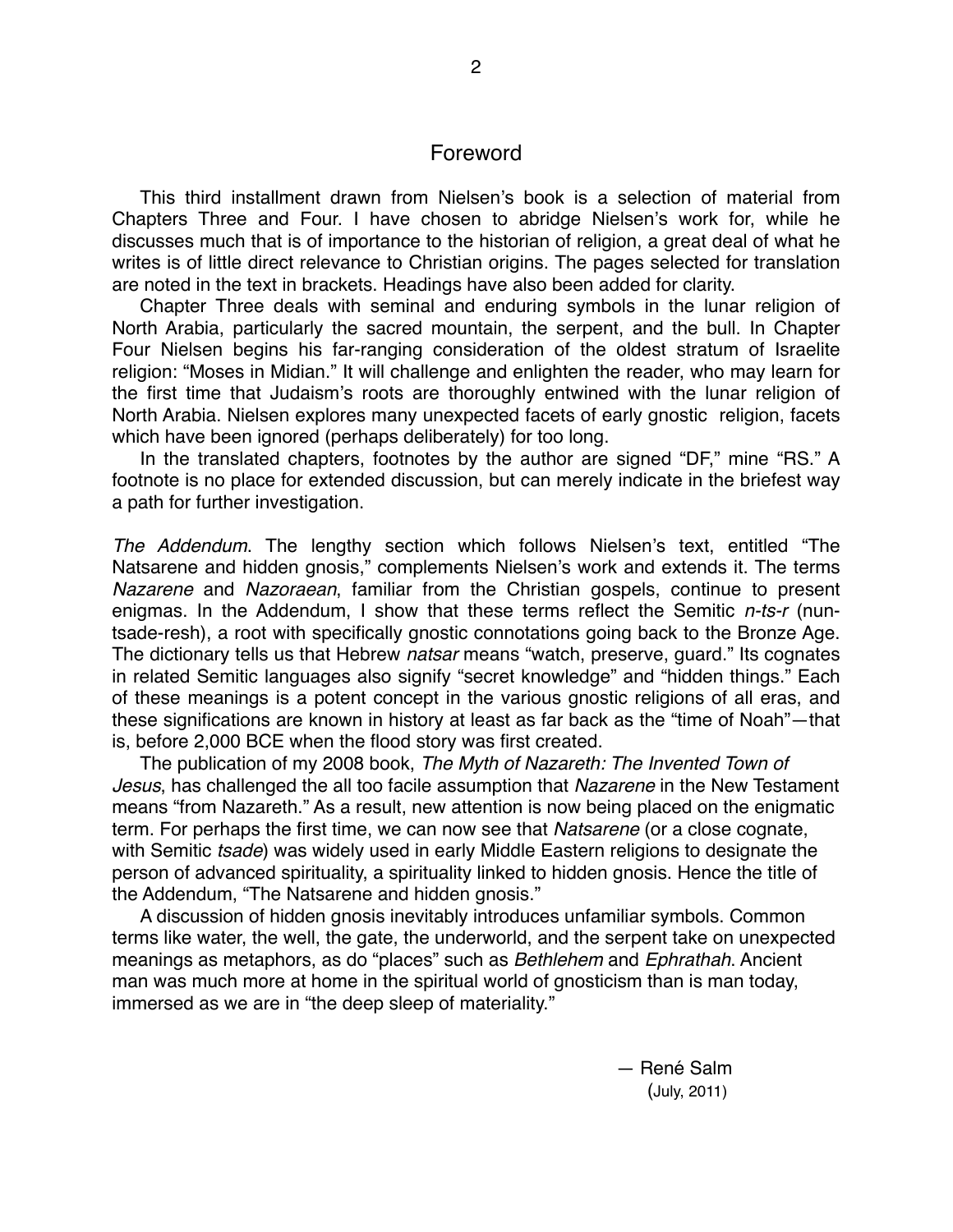## D. Nielsen's

*The Old Arabian Moon Religion and the Mosaic Tradition* (1904)

# **Contents**

\_\_\_\_\_\_\_\_\_\_

*Chapter Three: Sacred Places and Symbols*

- 4 Sacred mountain, rock, ziggurat, and temple
- 5 The moon as serpent and bull
- 6 Sacred representations

## *Chapter Four: Moses in Midian*

- 7 The lunar religion of North Arabia
- 10 Midianite names in the Bible
- 12 Jethro the priest-king
- 13 Aaron the cult-priest

*Addendum by R. Salm: The Natsarene and hidden gnosis*

- 15 Noah, the first Natsarene
- 16 Gnosis and flowing, ʻliving' water
- 17 Baptism, water, and Bethlehem
- 18 David, Bethlehem, and the scribes
- 20 The cave of Bethlehem
- 22 Ephrathah and ʻcrossing over'
- 24 The demise of gnosticism
- 25 Bethlehem, Dan, Levites, and Aaronides
- 28 Watchfulness, gnosis, and Christian scripture

*Select Bibliography*

## Character list

| $i$ = "a"                                     | (Heb. alef)               |
|-----------------------------------------------|---------------------------|
| $=$ (stop)                                    | (Heb. ayin)               |
| $\hat{H}$ , $\hat{h}$ = "ch"                  | (Heb. het)                |
| $\mathsf{S}, \, \mathsf{s} = \mathsf{``ts''}$ | (Heb. tsade)              |
| $\hat{S}$ $\check{s}$ = "sh"<br>= "th"<br>t   | (Heb. shin)<br>(Heb. tav) |

Long vowels are marked by a superscript macron.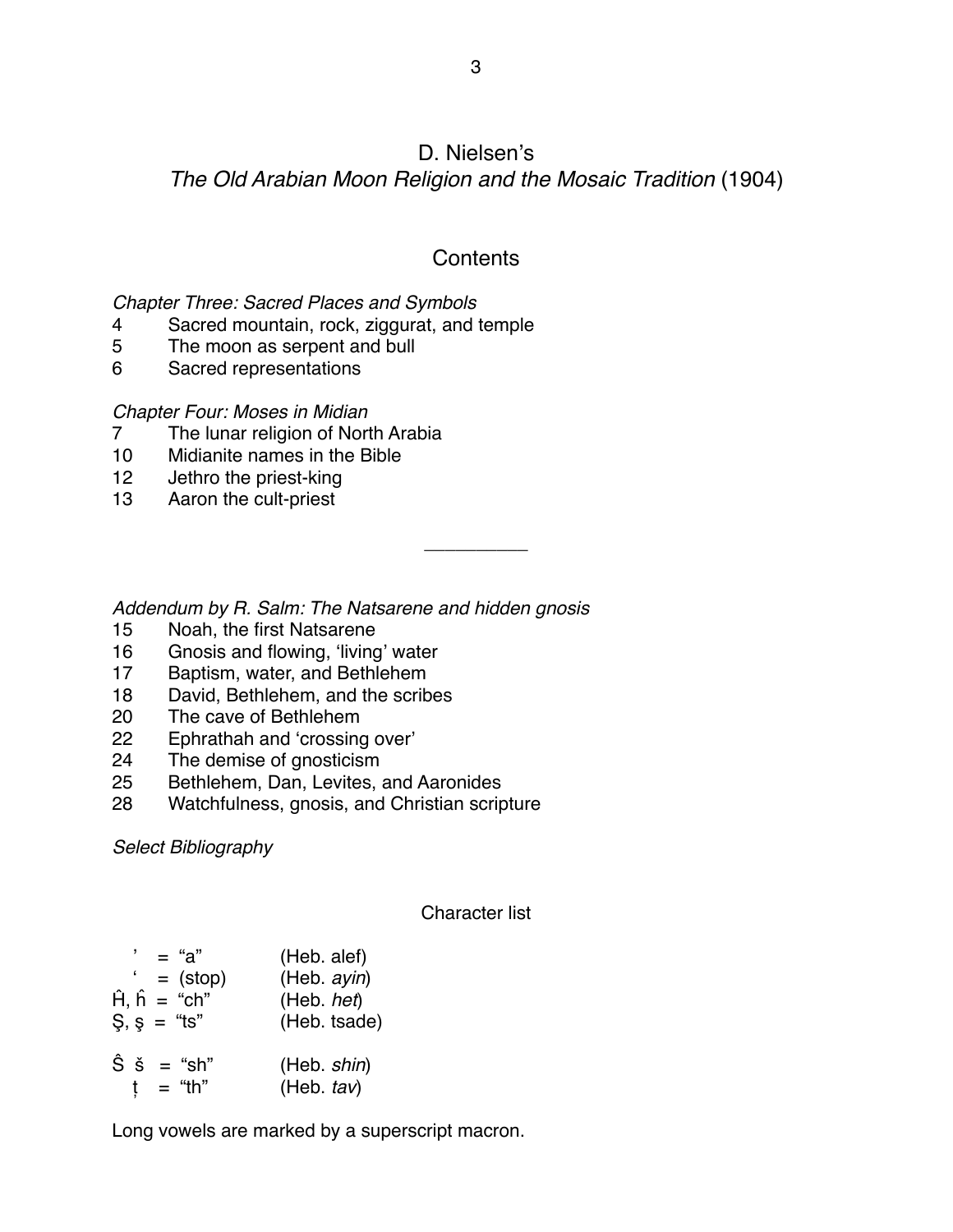#### Chapter Three: Sacred Places and Symbols

#### *Sacred mountain, rock, ziggurat, and temple*

[97] The conception that god is especially to be found at certain times produced sacred periods and attached the veneration of the divine to specific times. Divinity was also localized at specific places and in proprietary symbols, where it likewise found sacred expression.

Evidence shows that perhaps the most ancient sacred place for the Semites was the mountain. When one supposes that divinity resides somewhere in the sky, then the conception cannot be far off that to be at the top of a mountain is to approach the divine. Cultic sanctification of the mountain in turn fostered the idea that god lived there or in sanctuaries found there. Indeed, the mountain could itself be identified with god. This is not dissimilar to the association of divinities with various heavenly bodies, where they ʻlived.'

The ʻdivine mountain' is well known in Mesopotamia. The Assyrian *a*š*ur* is "the great mountain," š*adû rabû*. West Semitic names include Z*ûrî-el*, "My Mountain is God" (Num 3:35) and *Zûrî-*ʻ*addana* "My Mountain Makes Beloved."

[98] The most primitive form of this mountain cult is found among the pre-Islamic Arabians who venerated great naturally-occurring rocks—an aspect that survives in Islam itself. According to Wellhausen (who draws on the Arab historian Ibn al-Kalbi) the female divinity *Manât* was venerated in Qudaid in the form of a great boulder, *Al-Lat* as a white four-cornered rock in Taif, and *Dhu-l Halasa* as a white stone in Tabala, south of Mecca. The divinity of Petra, *Dusares*, was a black, four-cornered and unworked stone. *Al-Falz* was a sacred red outcropping on the mountain Aga. In Hadramaut, *Al-Galsad*  and *Sa*'*ad* were similar great prominences.

Shrines and altars were on mountains or great rocks.<sup>[1](#page-3-0)</sup> The blood of the sacrificed animal was poured on it, or in a circle around the sacred stone, *Nusub*. Secondary stones could similarly mark a perimeter enclosing the sacred area, ĥ*ima* or ĥ*aram*, which was off-limits to any profane foot. Accordingly, the ancient Arab sanctuary was no building or temple, as we imagine it to be in later times. Rather, it was bound to a specific place and natural feature, be it a mountain, outcropping, boulder, or perhaps a ring of stones enclosing an open, sacred area.<sup>2</sup>

Only with the blossoming of the great Semitic states did an elaborately constructed edifice replaced the simple ĥ*aram* of earlier times. [99] Yet it seems that the conception of the mountain as holy place was never lost and lies at the basis of later sacred architecture. The Babylonian three- or seven-storey ziggurat openly manifests the artificially constructed mountain, now systematized according to sacred forms, numbers, and colors—elements which previously had been imagined to endow the natural prominence with holiness. Even as the rock was the center of Arabian worship, so the ziggurat became so in Babylonia.

In the ancient lunar religion, the moon temple of Ur was a formidable structure built already in the third millennium BCE by the kings of the first and second dynasties of Ur[.3](#page-3-2)

<span id="page-3-0"></span><sup>1</sup> Cf. the "high places" (*bemoth*) of Jewish scripture (1 Sam 9:12–25; 10:5, 13 etc.).—RS

<span id="page-3-1"></span><sup>2</sup> This goes far back into prehistory, as we note in Neolithic stone circles such as Stonehenge.—RS

<span id="page-3-2"></span><sup>3</sup> The Sumerian name *E-hursag* means "Temple [house] of the Mountain."—DN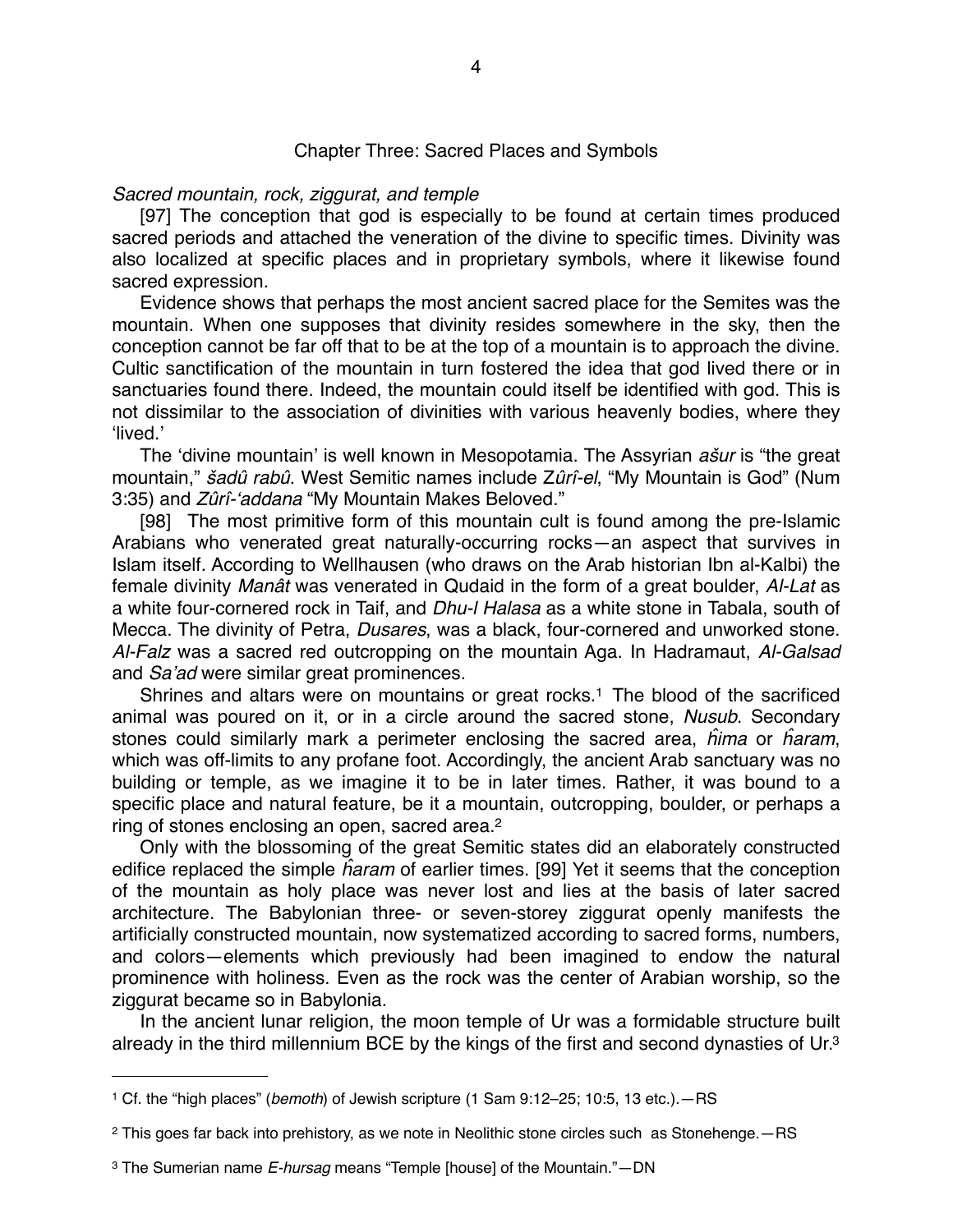Today, only a mound of ruins, El-muqajar, remains, and excavations have not yet brought to light the original form of the temple. The moon temple in Harran was a great rotunda situated on a hill outside of the town, one later used defensively as a citadel.

#### *The moon as serpent and bull*

[107] The snakelike, twisty course of the moon was known to the Greeks and, as the monuments witness, also to the ancient Semites, for whom the snake was one symbol of the moon god. Like the serpentine movements of Mercury and Venus, the moon also makes its way through the heavens. . . It is a snake with wings—eagle's wings—for we have seen (p. 62) that the moon is the speediest of all heavenly bodies. The lunar deity was portrayed by the Babylonians as a serpent with a man's head—a truly fantastic figure. Babylonian cylinder seals portray the moon god of Ur as such a human-headed serpent.

We often encounter the serpent emblem on Assyrian cylinder seals. They are evident in Harran much later, namely, in the Roman imperial period. [108] Chwolsohn (1:401) offers the following description:

The symbols on the Harranian coins that have come down to us from Marcus Aurelius to Gordian are lunar. These lunar symbols are principally the following: the half-moon with a star sometimes in an orb between two snakes, sometimes resting on a sphere. Underneath is a snake, rectangle, column, or altar at whose sides snakes are also to be seen.

The chevrons at the sides are doubtless also symbols of serpents. The South Arabian evidence likewise betrays knowledge of the sacred serpent. [109] Recently, a Turkish expedition uncovered a whitish marble plate, upon which is chiseled an eagle holding a snake. Both are among the oldest sacred symbols of the land. The serpent refers to the path of god through the heavens, the eagle to the speed with which he travels.

Naturally, the planetary deities Mercury and Venus also had wings. In semitic astral theology Venus = Ishtar, symbolized by the dove. Mercury = Haul [ĥ*wl* ], associated with the Phoenix bird which, though consumed by fire, never dies but rises from its ashes.

The changing phases and forms of the moon powerfully spurred the religious fantasy of the ancients. The moon is described as "fruit," *enbu*, as the "fruit which owes its progress to itself.["4](#page-4-0)

From day 6 to day 10 of the lunar cycle (that is, approaching full moon) the kidneyshaped moon is compared to a boat, *elippu*, in the flood story[.5](#page-4-1) Most often, however, the

<span id="page-4-0"></span><sup>4</sup> Nielsen's German is: *die Frucht, die von selbst erzeugt wird*, literally, "the fruit which produces itself." This concept is critical in lunar religion. "Fruit" must refer to the light of the moon, which appears out of nothingness (darkness) at the beginning of the month and eventually dominates the night sky at full moon. Thus, in the first two weeks of each lunar cycle the moon conquers the darkness (ignorance, night) unaided. Its light begins smaller than the proverbial mustard seed (Mt 17:20) and grows inexorably until it masters the sky. In this fashion the moon, as it were, raises itself up. It is the grand self-resurrection, perpetually and repeatedly played out in the heavens before the amazed eyes of man. Of course, the ultimate lesson of lunar (gnostic) religion is that man must do likewise—s/he must self-resurrect from death (ignorance, darkness) to life (understanding, light) through self-reliance and willpower.—RS

<span id="page-4-1"></span><sup>5</sup> An important theme. Hence, the boat of Atrahasis (Noah) is symbolically the moon. That boat is also called n-ts-r, "*preserver* of life" and is equated with gnosis (see Addendum, below).—RS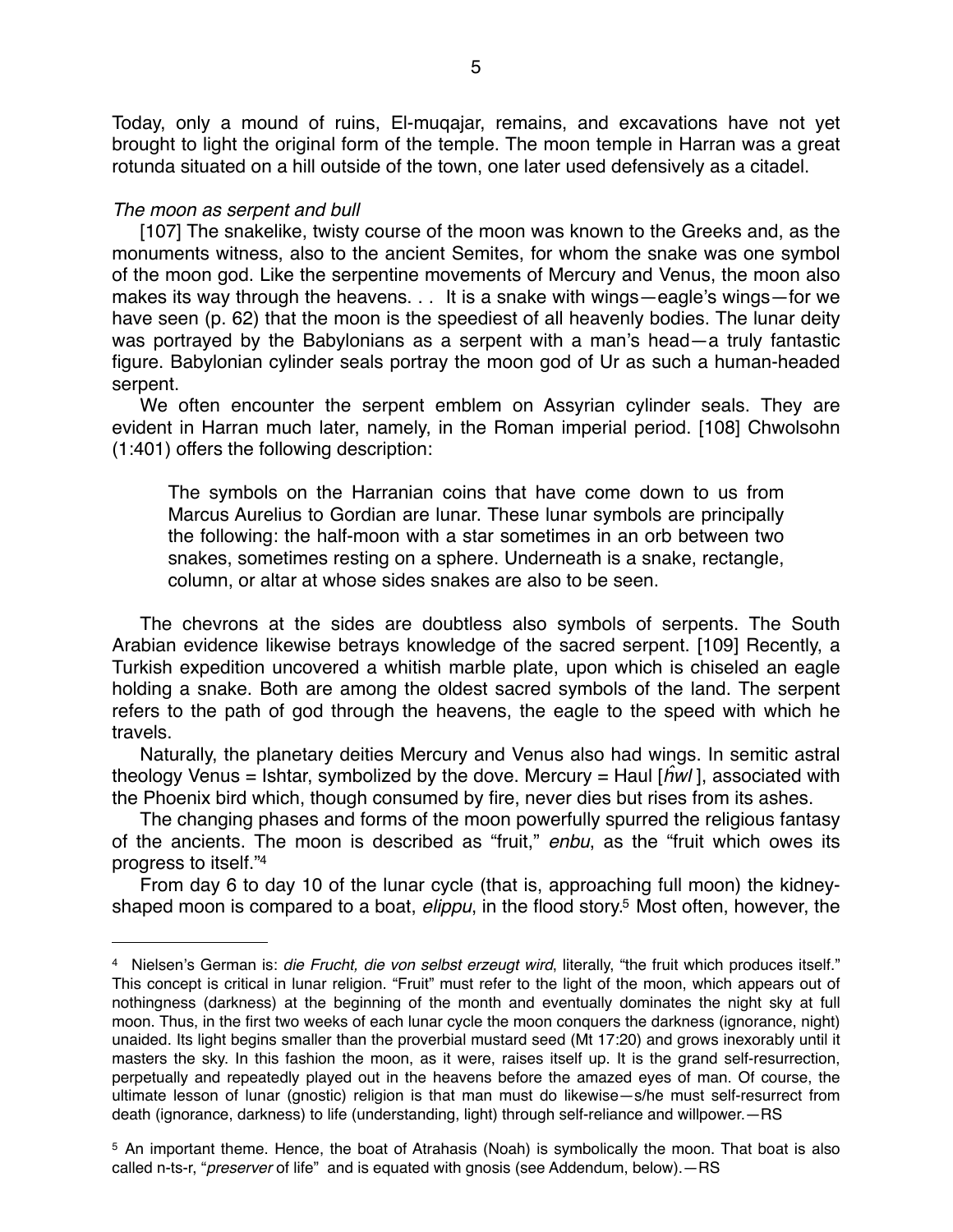lunar orb is the divine tiara (*agû*), and the full moon the "brilliantly shining tiara" (*agû tâsri*ĥ*ti*). [110] Common also are interpretations of the last and first phases of the moon. These were thought of not as god himself, but only as his foundation at new moon and crown at end moon.

We have seen that the new moon was also thought of as "horns," *qarnî* (*Enuma Eli*š V.16). One passage describes the new moon as "a strong young bull with powerful horns." The ancients saw those horns in the great  $\vee$  in the constellation Taurus.<sup>6</sup> South Arabian monuments frequently have simple representations of the new moon side-byside with bulls' heads. Most often, however, the new moon consists of an upwardly pointing crescent, with a star—apparently Venus—shining over it[.7](#page-5-1)

#### *Sacred representations*

[116] The previously-mentioned symbols form a bridge to actual representations of the divine in animal or human form. One must always carefully distinguish the symbols from the divinities represented. [117] For example, the winged bullman is a symbolic being of fantasy that no one ever thought actually existed. One cannot affirm that it directly depicts any god, any more than the representation of the moon on a cylinder seal is the moon itself. The depiction is present only where and when the divinity is symbolized in that particular form.

God reveals himself to the heart of man in the heavens in such a way that by looking up man can see the *invisible* aspect of the divinity,<sup>8</sup> something man can come to know through careful observation and study. So, the new moon is conceived as a bull, the full moon as a man[.9](#page-5-3)

It is curious that no depictions of the bull have yet been found either in stone or metal in South Arabia, though beautiful sculptures in stone and metal indeed exist for many other animals. Furthermore, the bull plays a dominant role in the inscriptions (as symbol for the moon, and as sacrificial animal), and oxen were important to the Arab.

<span id="page-5-0"></span> $6$  The pictorial remains show that the angular  $\vee$  was often interpreted as the bull's head, while the curved

<span id="page-5-1"></span> $\frac{7}{1}$  This is the famous crescent and star so familiar from Arab flags and insignia today.  $-RS$ 

<span id="page-5-2"></span><sup>8</sup> The conception that god is fundamentally invisible, remote, and transcendent was universal in the ancient world. The Egyptians called that god Nu (Nun), the chief deity among the oldest stratum of gods. In one hieroglyphic passage we read: "I am the god Nu, and those who commit sin shall not destroy me. . . My body is everlastingness. . . I am the creator of the darkness, who makes his seat in the uttermost limit of the heavens, which I love" (Budge 550). The "uttermost limit" can be none other than what we would consider the ʻtranscendent.'—RS

<span id="page-5-3"></span>9 This revealing sentence appears in Nielsen's text without preface. We have seen that the moon proceeds in the first half of every month from emptiness to fullness, and have interpreted its growing light as the ascendency of understanding over ignorance (n. 4, above). Now we learn that the new moon was conceived as the bull, and the full moon as (no doubt ʻperfect') man. Hence, the bull in this case must represent the unrealized potential in man (his ignorant aspect) while "man" is none other than humankind's potential realized to its fullest extent—even as the full moon dominates the night. The growing fullness of the moon was, for the ancients, a metaphor for the growing self-perfecting of man, i.e. his metamorphosis through wisdom and unaided self-effort (ʻunaided,' because the moon is quintessentially alone in the sky). The bull gives way that the perfected man might arise. In other words, the bull must be metaphorically ʻkilled.' Here we may see the kernel of the later Mithraic religion, with is dominant iconography of the man killing the bull. In this sense, the mystery religion known as Mithraism was at heart a form of gnosticism, in which gnosis (the 'man') kills ignorance (the 'bull'). -RS

 $\backsim$  was the horns of the bull.  $-$ RS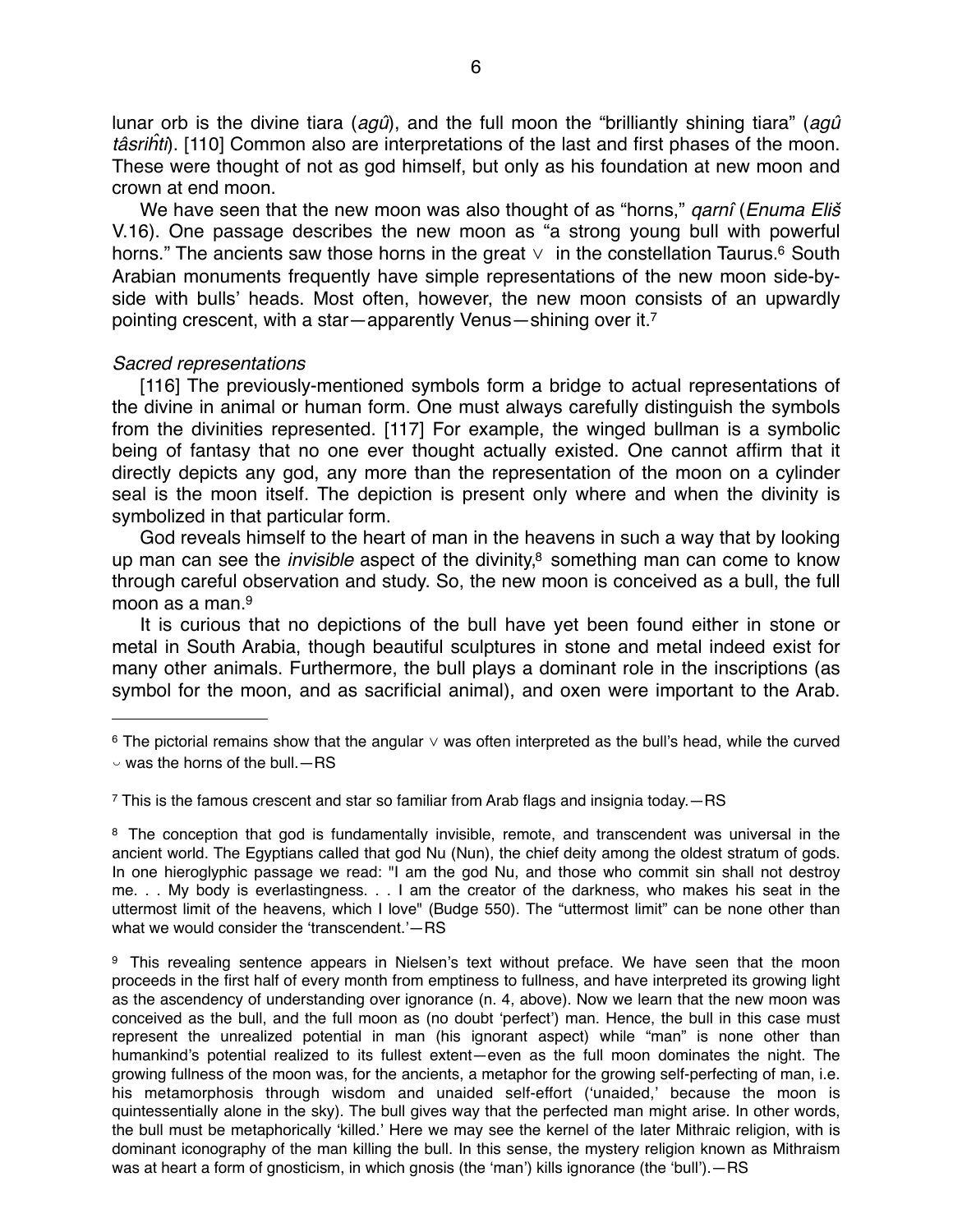Colossal bull figures are known in Babylonian-Assyrian religion, where god was venerated in that form, and the Egyptians venerated Apis in the form of a bull.

So we see that the divine conception led not only to the use of animals in astral religion, but that god was also eventually anthropomorphized. A series of examples could be produced to show how the astral godhead eventually became human, and how the astral symbol took on human form. Depictions of divinities may be of humans with perhaps a few astral elements, such as wings, horns (of the bull god), or a halo. In Babylonia, god very early became man. God is described as a man in early Babylonian literature and art.<sup>[10](#page-6-0)</sup> For example, the moon god of Ur was depicted as an old man with a long beard. [118] Well known are Babylonian monuments, and the fact that Babylonian conceptions early spread far and wide: over Chaldea, Mesopotamia, Syria—and over Palestine, where Phoenician and Philistine evidence betrays strong Babylonian influence, as in the presentation of divinities in the form of people.

Yet, all this was unknown in ancient South Arabia, where god was thought of neither as bull nor as man. The South Arabian cult was apparently without representations, corroborating the view that the representations were only symbols.

#### Chapter Four: Moses in Midian

#### *The lunar religion of North Arabia*

[125] We now direct our attention to North Arabia, in order to examine the biblical story of Moses and the origins of the Jewish religion. In Exodus 2 a man by the name of Moses, of the Hebrew race, flees Egypt because he had killed someone there. He goes to the land of Midian, where he rests by a spring. Midian is in the northwest part of Arabia, astride the Gulf of Aqaba and the Red Sea, south of Edom and east of the Sinai peninsula.

Springs and wells were sacred,<sup>11</sup> and in their vicinity could often be found a temple and/or a priest. Thus, it is not surprising that at this spring Moses encountered the daughters of a priest. Moses was invited to the priest's house, eventually married one of the daughters, and stayed there "a long time" (Ex 2:23) as the priest's son-in-law.

[126] Given that the story of Moses, as also that of the Hebrews and their religion, is at a very early juncture closely tied to Midian, it will be of value for our subsequent discussion to review what we know of northwest Arabian religion in ancient times.

The date we are speaking of is about 1400 BCE. What we learned in the previous chapters from cuneiform documents and then extended to Arabian culture and religion,

<span id="page-6-0"></span> $10$  The equation god = man was, of course, later repudiated in both Jewish and Christian religion. $-RS$ 

<span id="page-6-1"></span><sup>11</sup> Here is one of the first passages in Jewish scripture where the water source is an important venue for communication with the divine. Theophanies and divine communication often occur by springs and wells (Gen 16:14; 21:19f 24:11f.; 25:11; 29:2f..; 49:22; Ex 2:15; Num 21:16f.; Jud 7:1; 2 Sam 23:15 (=1 Chr 11:17f); Jn 4:6f.). We recall from Paleolithic religion (cf. Salm 2011:Chp. 1) that in the most ancient times the divine was conceived as residing underground, ʻbelow' (rather than ʻabove' in the sky—a later development). Fresh water nourishes all life and comes from underground. For both these reasons it was considered divine. The corresponding places where water issues out of the earth (springs, wells) were hence sacred, as were also the resulting streams and rivers. Such "living" (flowing) water was particularly associated with the area of Lebanon at an early time (Ps 84:6; SSol 4:15). Mt. Hermon was sacred as far back as the Epic of Gilgamesh. There we find the revered ancient precinct of Dan, from whence issued the headwaters of the holy River Jordan. (See "*Bethlehem, Dan, and the Jordan*" in the Addendum.)—RS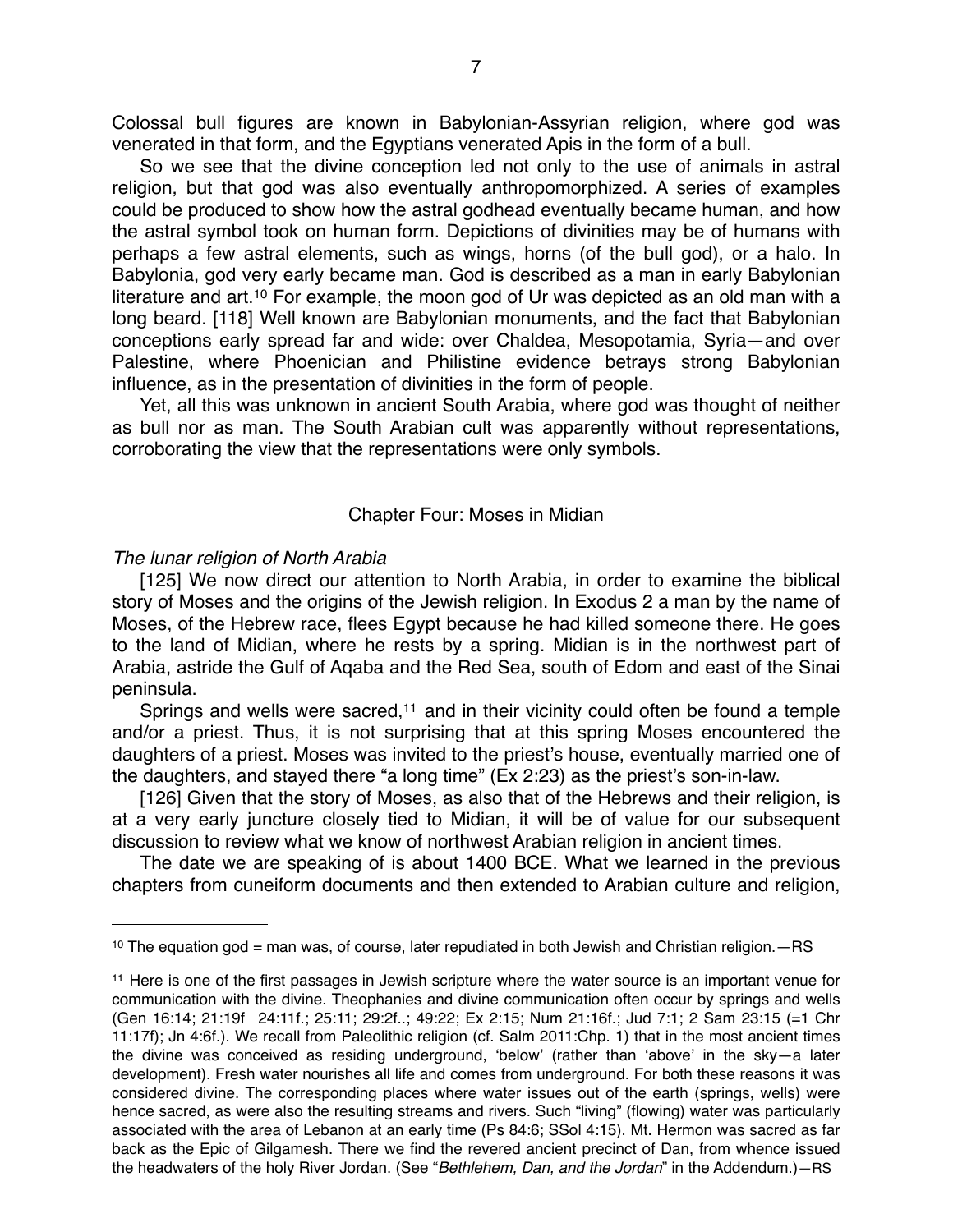can be generally applied to northwest Arabia and Midian. These regions were heavily influenced by Minaean culture, which was centered in Yemen yet stretched far north along the entire caravan route through Assîr, Hejaz, and Midian, until it reached the Mediterranean Sea and southern Palestine. According to one inscription<sup>12</sup> we know that the Minaeans traded aggressively in northwest Arabia, and also with Egypt. Already in very early times we are justified in speaking of a northern extension of the kingdom or Minaean sub-colony, one which appears frequently in Minaean inscriptions under the name *Mu*ş*r* and whose area roughly corresponds with Midian. Local names in this region betray ancient control from the south—most especially the enduring caravan station of *Ma*ʻ*ân* near Petra. In Gen 37:28 we read of Midianite traders (probably Minaeans) purchasing Joseph and transporting him into Egypt. No doubt their camels were laden with incense, a Minaean specialty.

Prof. Euting, in a research expedition through North Arabia, uncovered about seventy smallish fragments with writing in Minaean script.<sup>[13](#page-7-1)</sup> This was in the vicinity of *El-*ʻ*Ulâ*, between Petra and Medina. These inscriptions date to the end of the second millennium BCE. They give us an idea of religion in the time and place where Moses stayed, according to the Bible.

We have seen that the north of Arabia was politically largely dependent upon its motherland to the south. The South Arabian—specifically Minaean—culture and religion described in the beginning of this book was at home also in the north. Towns, kings, and tribes that are known from South Minaean inscriptions also appear here. Conversely, in the south we find mention of the northern *Ma*ʻ*ân Mu*ş*rân* ("the Minaeans of *Mu*ş*r*") and the religion of both regions seems generally the same. Names characteristic in southern Arabia and suffused with personal religious elements are also at home in the north names like *Ya*š*kur-el*, "God rewards," *Wahab-el*, "God has given," *Zayyad-el*, "God has granted," ʻ*Alai-el*, "God is exalted," as well as endearing names such as *Sa*ʻ*d*, "He has endowed," and *Aslam, Salmai* (from *salâm*, "peace"). These reveal a god who is apprehended interiorly, who is just, and who is above all a loving power. [128] He grants fortune and good things to man, and bestows inner peace.

These religious conceptions, elicited from personal names, cohere with the fact that the divine was petitioned under the name *Wadd*, that is, ʻholy, ethical love.' [14](#page-7-2) Wadd was also addressed in his outer manifestation, *Sahrân*, "the moon." The cult was saturated with sacred lunar periods and symbols.

We also recognize local variations. Though the gods of the Minaean motherland (*ili*'*Iât ma*ʻ*an*) are loyally mentioned, neither Venus nor the sun appear as divinities in the northern Euting inscriptions. In the southern kingdom, on the other hand, we encounter a plethora of "Shams" and (especially) ʻAthtar relics, the latter sometimes as father and sometimes as son. The many personal names there with ʻAthtar (ʻAtht) attest to this. Such, however, is hardly the case in the north, where not once do we encounter the name ʻAthtar in a personal name, nor a single consecration to that divinity.

<span id="page-7-0"></span> $12$  Glaser 1155 = Hal. 535.

<span id="page-7-1"></span><sup>13</sup> Zeitschrift für Assyriologie 12, *Ergänzungsheft* (Weimar 1896): J. H. Mordtmann, "Beiträge zur minäischen Epigraphik."

<span id="page-7-2"></span><sup>14</sup> *Wadd* was the name of the Minaean moon god, called *Sin* elsewhere (Chp 1 n. 20 & pp. 23 ff.). The definition of god as "holy, ethical love" is today often identified as idiosyncratically Christian. However, we see that such a god predates Christianity by well over a millennium and had its early home in Arabia. -RS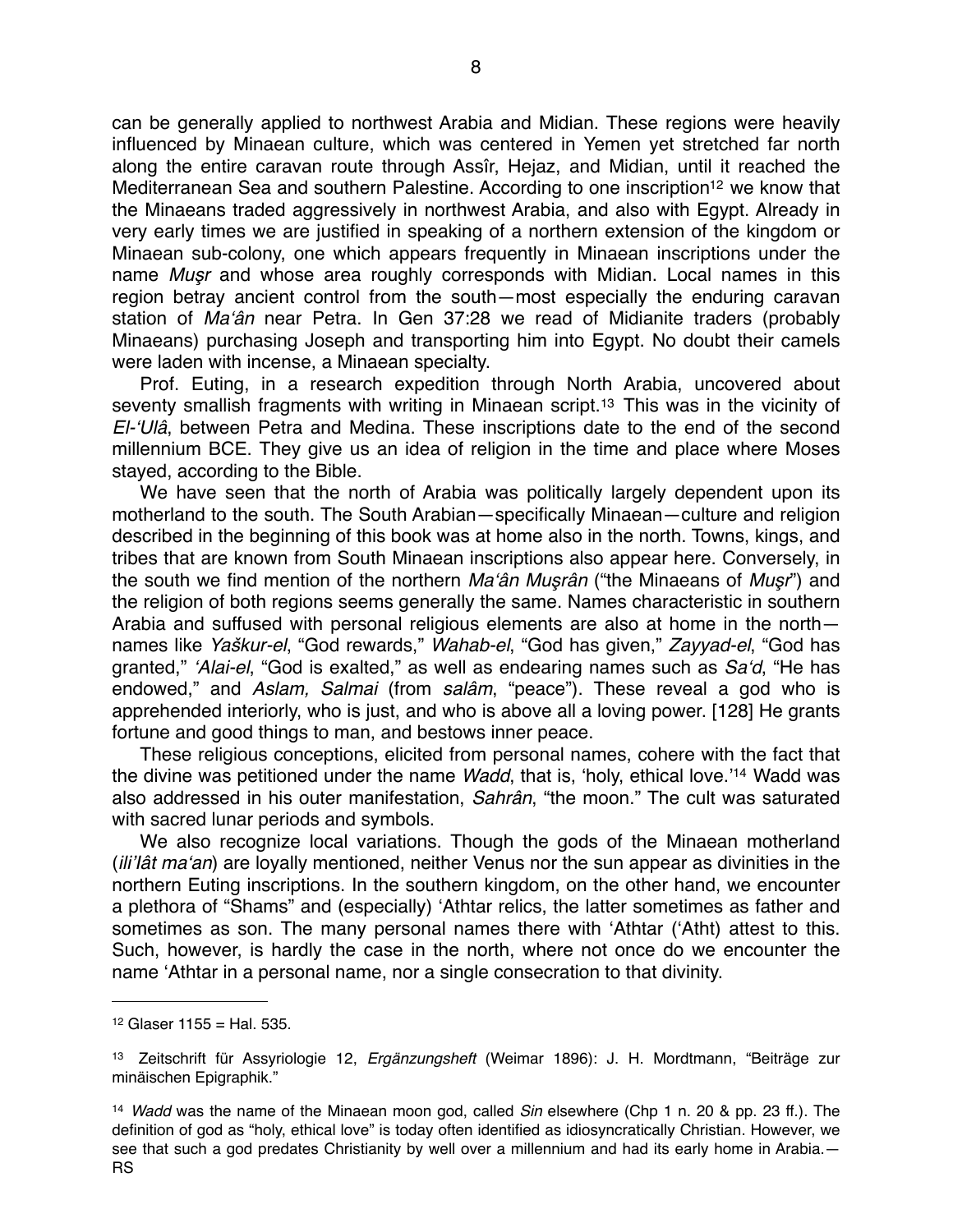In contrast, many consecrations to *Wadd* have been found in northern Arabia. There, only his name appears on inscriptions. There, only sanctuaries to Wadd are mentioned, those of no other divinity. The inhabitants of Northern Arabia are "children of Wadd," and their priests are "priests of Wadd.["15](#page-8-0) [129] In short, the inscriptions all witness to the same divinity, evidenced in personal names and in the conception of one god who is a personification of ethical goodness. This divinity loves mankind as his children and rules creation. At the same time, we find a principle of evil, the afore-mentioned "fiend" *Nakru*ĥ, who opposes life and fortune. He appears in inscription no. 36 in opposition to *Wadd*. No. 8 even consecrates a festival to *Nakru*ĥ.

In South Arabia we encounter the trinity of moon, Venus, and sun. It must be accounted astonishing that in North Arabia the ethical astral god is conceived in the simple form of the moon.<sup>16</sup> At the Hamburg Orientalist Congress of 1902, Hommel described the ancient semitic astral religion as a system in which the various planets were not viewed as independent divinities but as parts of one great divinity. Venus was the "hand" of god, Mecury the arm, the sun the eye, Jupiter the head and Mars the mouth. The astral god is one person with a body, of which the planets are its parts. In the north minaean inscriptions Venus and the sun are never mentioned as independent deities. Does this not mean that the "hand of god," where it appears, is to be interpreted as Venus, and "the eye of god" as the sun?[17](#page-8-2)

According to the records, this religion had an all-encompassing and very complex cult. It certainly cannot be identified with the simple cult of the later Arabs. [130] The fall

Moses domiciled with Jethro, a priest of Midian (Ex 3:1; 4:18; 18:1f.), and married one of his daughters. From Nielsen's discussion above, there can be little doubt that the Midianite priest Jethro must have been a Levite and also a devotee of the moon god Wadd. Jethro affirmed to Moses that "*Yahweh* [ʻThat Which Is'] is greater than all gods" (Ex 18:11). This complex of circumstances strongly suggests that the roots of Israelite religion in Midian and via Jethro were levitical (see next note), lunar, and gnostic.

Careful study shows that most religions, indeed, possess gnostic roots. Typically, those roots are betrayed when the religion institutionalizes. The all-consuming *individual* task of gnosticism (i.e., seeking and finding ʻThat Which Is' [*Yahweh*, ʻtruth']) is replaced with the all-consuming *corporate* task of a religion whose main goals are to gain adherents and maintain status. Gnosticism is too difficult for the masses, and hence there is an inherent tension between gnosticism and the institution which seeks widespread appeal. For every institution, the betrayal of gnosticism cannot be far off. That betrayal predictably occurs when the religion becomes organized and popular, that is, ʻinstitutionalized.' In Israelite religion, that great substitution/betrayal occurred with the denigration of Levites at the hands of relative newcomers, the "descendents of Aaron," and simultaneously with the post-exilic activity of the so-called "Priestly" writer.

The result is that widespread and powerful religions are predictably anti-gnostic. This obtains to such a degree that gnosticism is the designated archenemy of most organized religions (Buddhism being a notable exception).—RS

<span id="page-8-0"></span><sup>15</sup> When we recall that Wadd is both the god of love and of the moon, it becomes clear that both northern and southern arabia proffered their allegiance to the lunar religion.—RS

<span id="page-8-1"></span><sup>&</sup>lt;sup>16</sup> Thus, the lunar religion in its purest and most emphatic form was found in Northern Arabia, the land which received Moses and the Israelites before their entry into the Promised Land.—RS

<span id="page-8-2"></span><sup>&</sup>lt;sup>17</sup> An intriguing possibility is the connection between Moses and the Kenites. In Judg 4:11 the Kenites are the descendants of Hobab, who in some passages is designated the father-in-law of Moses. The Kenites were nomads, craftsmen associated with metalworking, and scribes (I Chr 2:55) who ultimately traced their ancestry to the house of Rechab. Some scholars maintain that Moses was introduced to Yahweh and his worship through Kenite mediation. It is clear that the Kenites are to be associated with the Mosaic covenant (IDB III.6). King David was related to the Kenites in some way (I Sam 30:29). A branch of the Kenites was known to inhabit the Galilee (Judg 4:11; 5:24). Some of these associations will prove important to the development of Mosaic—and even of Christian—origins.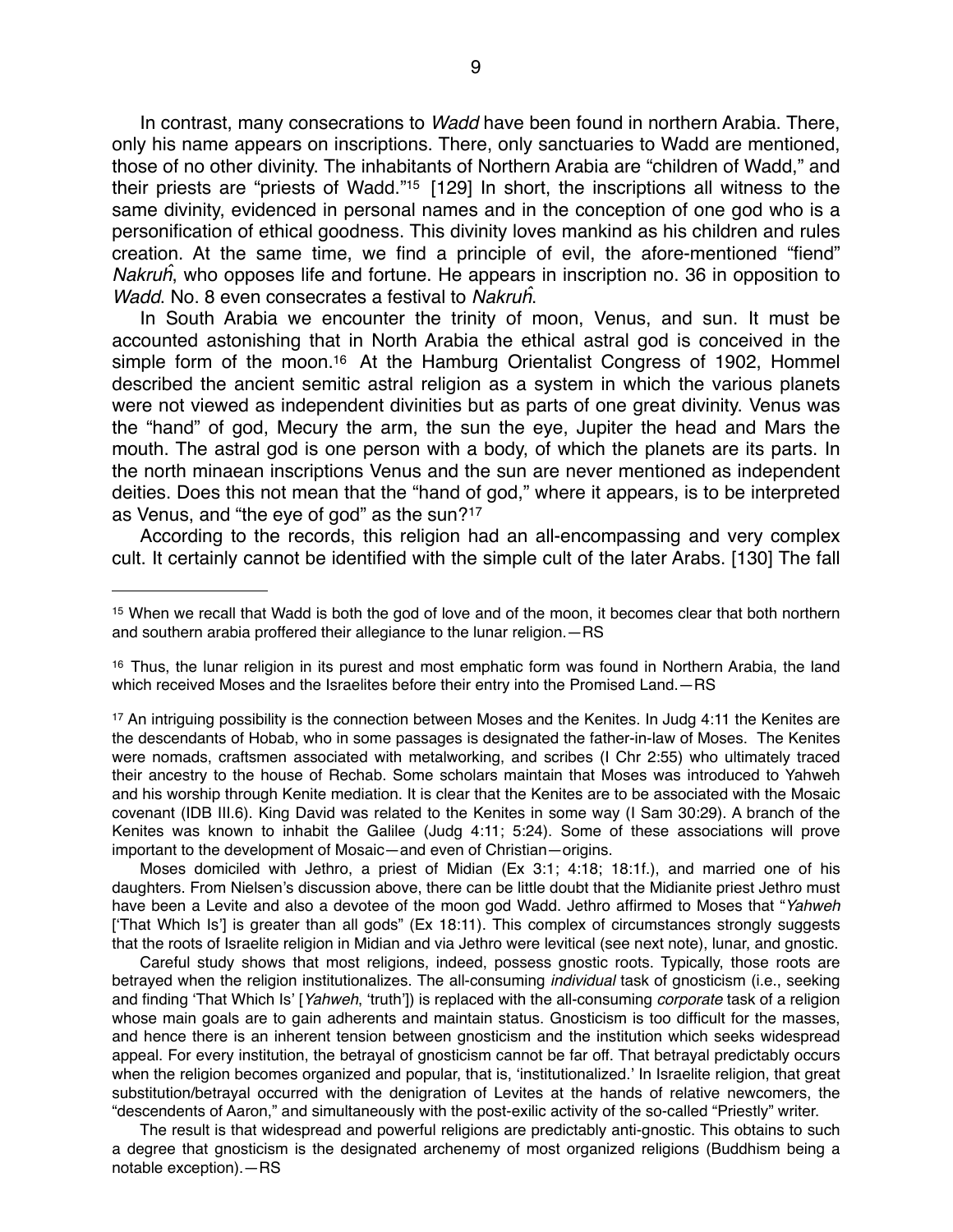of the South Arabian kingdoms witnessed the passing of great palaces, magnificent mansions, and heavenward-reaching edifices, all made out of marble or granite. These imposing edifices were replaced by poor huts, tents, and mud-brick structures. A similar change occurred in Arabian shrines.

The north minaean inscriptions—almost entirely consecrations—are difficult to decipher precisely because so many terms occur which refer to cultic elements long forgotten and to lost building techniques. They show that the North Arabian religion of long ago was conducted with great pomp and ornate display. Among cult sites we read of "the house of Wadd in Dedan" which, unfortunately, is not described. *Raitum* appears to be another cult site—if not another name for god. Significantly, the priests who managed this cult were called *lewi*', a specifically a north minaean designation.[18](#page-9-0) In the south minaean region the cultic priests were called *ra*š*wu*.

#### *Midianite names in the Bible*

It is into this religious environment that we must place Moses the Hebrew. The religious elements described above were extant at his time and in his destination of refuge. This obtains whether or not the priest with whom Moses stayed can precisely be identified as a Minaean. We must now ask to what extent the data gained from the archaeological and epigraphic evidence accord with the biblical stories which take place in Midian. Only in this way can we evaluate the trustworthiness of the biblical record.

The priest with whom Moses domiciled is once called *Re*ʻ*û-el* (Ex 2:18) and once *Jethrô* (Ex 3:1). A vacillating tradition may have caused this difference in names. However, it likely owes to a peculiar custom among the ancient Minaeans. [131] Unlike the south arabians who had a single name, the Minaean kings and priests of Wadd had two names in recognition of their higher status. One Minaean king was called *Waqah-el Jathi*ʻ*a*, another *Jatha*ʻ*el Rijâm*. The name *Re*ʻ*û-el Jethrô* would not be remarkable if the bearer were a priest or king, for in such cases double designations were characteristic.

In fact, the name *Re*ʻ*û-el Jethrô* accords well with names found in the monuments both as to linguistic form and religious implications. *Re*ʻ*û-el* contains the common Minaean element *el*, and means "Friend is God." In Maʻin, we recall, God was petitioned by the name *Wadd*, "Friend." *Jethrô*, like *Sa*ʻ*d*, *Hana*', etc., is a term of endearment which also appears in the inscriptions, though its meaning is not entirely clear.

Jethro's daughter has the name Ş*ippora*, also a term of endearment, but with the feminine ending (cf. *Salmai* and ʻ*Adat,* priestesses likewise mentioned in the inscriptions). The two children of Moses are *Eli-*ʻ*ezer* "My God Helps" and *Ger-sum* "His Name Abides With Us" or "His Name Is Our Guest." These belong to the fund of old

<span id="page-9-0"></span><sup>18</sup> Regarding the early development of Israelite religion, the importance of the term "levites," *lewi*', as designation for the priests of ancient North Arabia cannot be exaggerated. (Incidentally, "Levi" also appears as an ancestor of Jesus Christ at Lk 3:24, 29). The book of Genesis describes Levi as the third son of Jacob (29:34)—a pseudo-explanation rationalizing the existence of Levites/priests who had actually been known from time immemorial. Nielsen here explains that the Levites were, in fact, originally ancient priests of the north minaean lunar divinity Wadd. That divinity was, as Nielsen has also shown, the god of "holy, ethical love." This is, of course, the predominant character of the God known later in Christianity.

Moses, it would appear, was a gnostic follower of the moon god Wadd. He was a Levite. It can be no coincidence that Moses received his commandments from Yahweh at the top of Mt. Sinai, the mountain of the ʻMoon-god' (alternately called *Sin*). We shall soon see that Mt. Sinai was, in fact, located not in the "Sinai" penninsula but in Northern Arabia.—RS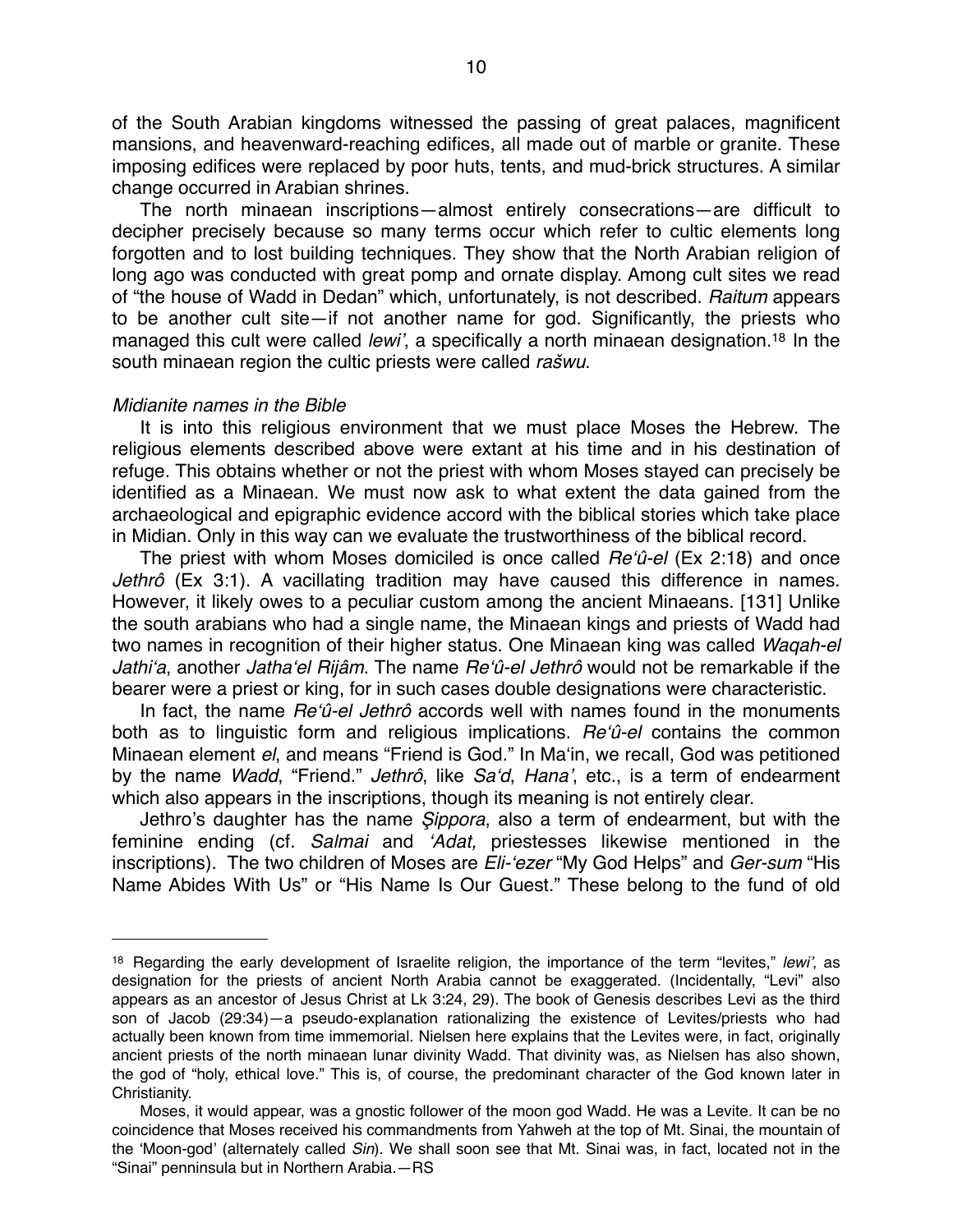Arabian names. Finally, the priest's son, who later becomes Moses' brother-in-law, is Ĥ*obab*, from Ĥ*obab-el*, "God is the Loving One." [132] This name is specifically Arabian.

Epithets were commonly used in ancient Arabia to refer to cultic sites where a divinity was venerated. One famous rocky outcropping in Hadramaut was known as *Al Galsad*. A part of Mt. Aga had the name *Al Fals*, and the white stone in Tabâla was known as *Dhu-l Hala*ş*a*. It is in this manner that we should understand the name Ĥ*ôreb*. [133] The Midianite god who "lives" there, or who is simply represented by that mountain, is called Ĥ*ôreb*—"The Dry One," equivalent to the Sabaean *Haubas* (Hommel). He is the divinity who, by the power of the moon, pulls back the waters and makes the seabed dry[.19](#page-10-0)

Hence, the name Ĥ*ôreb* designates the moon god. This suggests that the cultic site in question was not far from the seashore, where the ebb and flood of the tide have especially strong manifestations. Indeed, no such divine appellation has been attested in central Arabia. We are, however, considering northwest Arabia, the coastal zone bordering the Gulf of Aqaba and the Red Sea, where the designation of such a divine name would be understandable.

[136] [The giving of the commandments] apparently coincided with the great festivities at the beginning of the year, which were celebrated at sacred sites. God revealed his name: Yahweh. This name does not conflict with the fact that we know the god of the precinct as Ĥ*oreb*, "The Dry One," for a divinity could go by multiple names. For example, Wadd was also venerated in the area under the name Ŝ*ahr*ā*n*, "the moon." Like Ŝ*ahr*ā*n*, the name Ĥ*oreb* is astral. On the other hand, *Yahweh* is, like *Wadd*, an ethical name <sup>20</sup> — one that is purely Arab and had already been familiar among

Such elements were familiar to the Jewish scribes who penned the Torah. At the Israelite crossing of the Jordan River under Joshua, the priests of Yahweh stand in the middle of the river—on dry ground thus demonstrating the substitution of Yahweh for the ancient Ĥôreb. In fact, the Israelite priests needed only to touch the water for it pull back (Jos 3:16. Cf. below p. 23).

Perhaps the most remarkable manifestation of Ĥôreb's power was not the Israelite exodus from Egypt at all, but the much older flood story. The entire world was flooded by water in cosmic judgment. No greater demonstration of Ĥôreb's power would be possible.

The equivalence Ĥ*ôreb = Haubas* opens a further line of inquiry. *Haubas* is generally equated with the moon god in ancient southern Arabia (Saba). Despite the uncertain etymology of the name, the Semitic root *hbs* has been proposed (Haussig 509), meaning "come suddenly, surprise." This, of course, has relevance to the suddenness of the waters overtaking the Egyptian army at the Exodus, and also those overwhelming mankind during the Flood. (For discussion of ʻsuddenness,' ʻwatchfulness,' and *n-ts-r* see p. 15 below.)

Suddenness as a characteristic of God has echoes both in Jewish scripture and in the New Testament. Thus, the "suddenness" of god is an important aspect of divine power from Bronze Age religion through Christianity.

<span id="page-10-1"></span>In sum, the god Ĥ*ôreb/Haubas* is a divinity of judgment: he holds back the waters that the just may pass, and he "suddenly" releases the waters that the wicked will perish. In the New Testament, this has been theologically transmuted into an eschatological judgment. This concept, however, surely has its source in the ancient moon religion of North Arabia.—RS

<span id="page-10-0"></span><sup>19</sup> The specific divine capacity to "pull back the water" was long ago of especial significance. It continued to be venerated through antiquity. We see that capacity in the parting of the Sea of Reeds (Moses), and in the various partings of the Jordan River (Joshua and others). In certain apocryphal works (the Book of Gad the Seer, Samaritan and Mandean documents) the prophet stands on dry land in the middle of the river. Thus, his justification before the ancient divinity Ĥ*ôreb/Haubas* (who controls this law of nature) is triumphantly displayed. On the other hand, Ĥôreb's enemies were revealed by their subjugation to the deadly water which, in the case of the pursuing Egyptians, came crashing down upon them (Ex 14:28).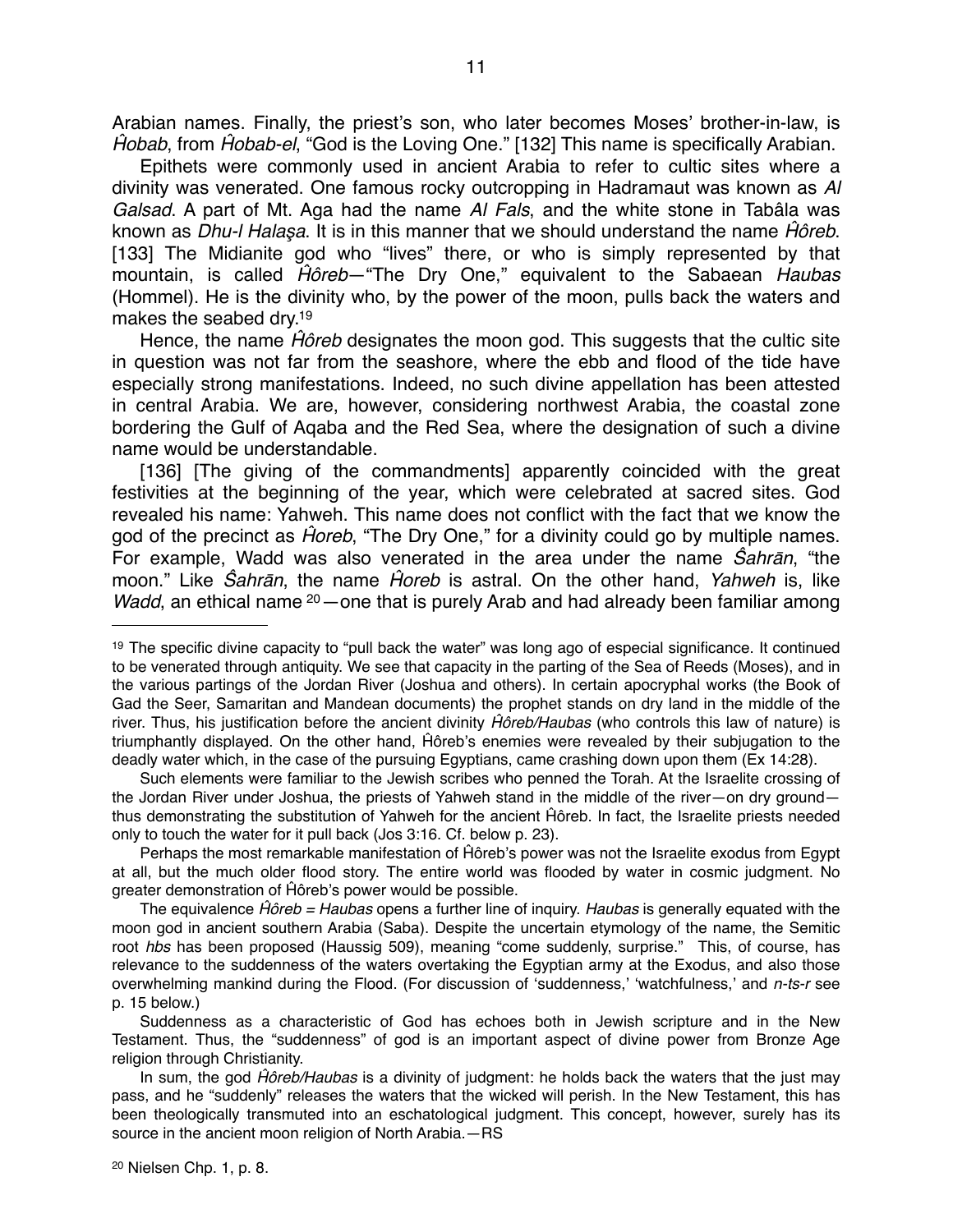the old semitic names. Just as the Minaean national god was known under the name Wadd, "Love,"[21](#page-11-0) so he becomes the folk god of the Hebrews under the name *Yahweh*, "He Exists."

#### *Jethro the priest-king*

[137] Because Moses hesitated in the fulfillment of his heavy commission, he received the serpent-staff as proof of his divinely-endowed power, that the Hebrews might follow him as one sent by god (Ex 4:1–4). In that era, the priest's staff played a role similar to the king's scepter in more modern times. These were symbols of rulership and dignity. A divinity was often depicted as a human with a staff. Because the staff marks one as god's representative, we can readily understand its serpentine form—the snake was the sacred symbol of the divine[.22](#page-11-1)

The sacred staff marks Moses' entry into the Arabian office of priest, and as future priest of the Hebrews who would chose to follow him. It is not without interest to determine more closely of what that priestly office consisted.

At that time there were two forms of priesthood. In northwestern Arabia the *Lewi*' [23](#page-11-2) was the priest who functioned in and around the sanctuary. He performed the sacrifice and the sacred rites. Then there the *K*ā*hin,* a pre-eminent social and political person, the head of the clan from whom the kingship later developed[.24](#page-11-3) The Assyrian *Patesi*, the Sabaean *Mukarrib*, and perhaps the Minaean *Kabire* were comparable priestsgovernors-kings. The state was at that time a theocracy whose head represented the divine as king and priest.

Among the pre-Islamic Arabs both offices of *Lewi*' and *K*ā*hin* are known. Later Muslim literature adopted a north Arabian name for the priest-king, that is, *K*ā*hin*. The Arab *K*ā*hin* was governor, head of the clan, and judge. In the latter capacity he settled disputes, but also acted as prophet and "seer"—that is, he could foretell the future owing to his unique relationship with the gods. He interpreted oracles, spoke in the name of the divine, and lived at or near the sanctuary.

[138] Jethro/Reʻu-el was such a priest, for he is explicitly called *Kohen*. The Hebrew word *Kohen* is formally identical to the Arabian *K*ā*hin.* Wellhausen has noted that the Arabian word cannot be explained as a borrowing from the Hebrew. On the contrary, the Hebrew *Kohen* has a genuinely Arabian origin.

In his future position as religious leader, Moses was a *K*ā*hin.* Upon assuming that office on holy ground he was granted three miracles, which he later fulfilled with the staff (Ex 4:17). His heirs in Canaan (Joshua and the subsequent "judges"), however, were called Ŝ*ofet* ("judge"), conforming to the Canaanite and Phoenician models of priestking, while the word *Kohen* in Canaan became the customary designation for a priest among the Hebrews.

<span id="page-11-0"></span><sup>21</sup> Nielsen Chp. 1 p. 39. On the Midian provenance of Yahweh, see also N. Lemche, *Prelude to Israel*'*s Past* (Hendrickson 1998) p. 60.

<span id="page-11-1"></span><sup>22</sup> Nielsen pp. 107–08 (above).

<span id="page-11-2"></span><sup>23</sup> Whence *Levite*.—RS

<span id="page-11-3"></span><sup>&</sup>lt;sup>24</sup> The first kings were primarily religious figures, that is, persons whose pre-eminence owed to the favor of the gods.—RS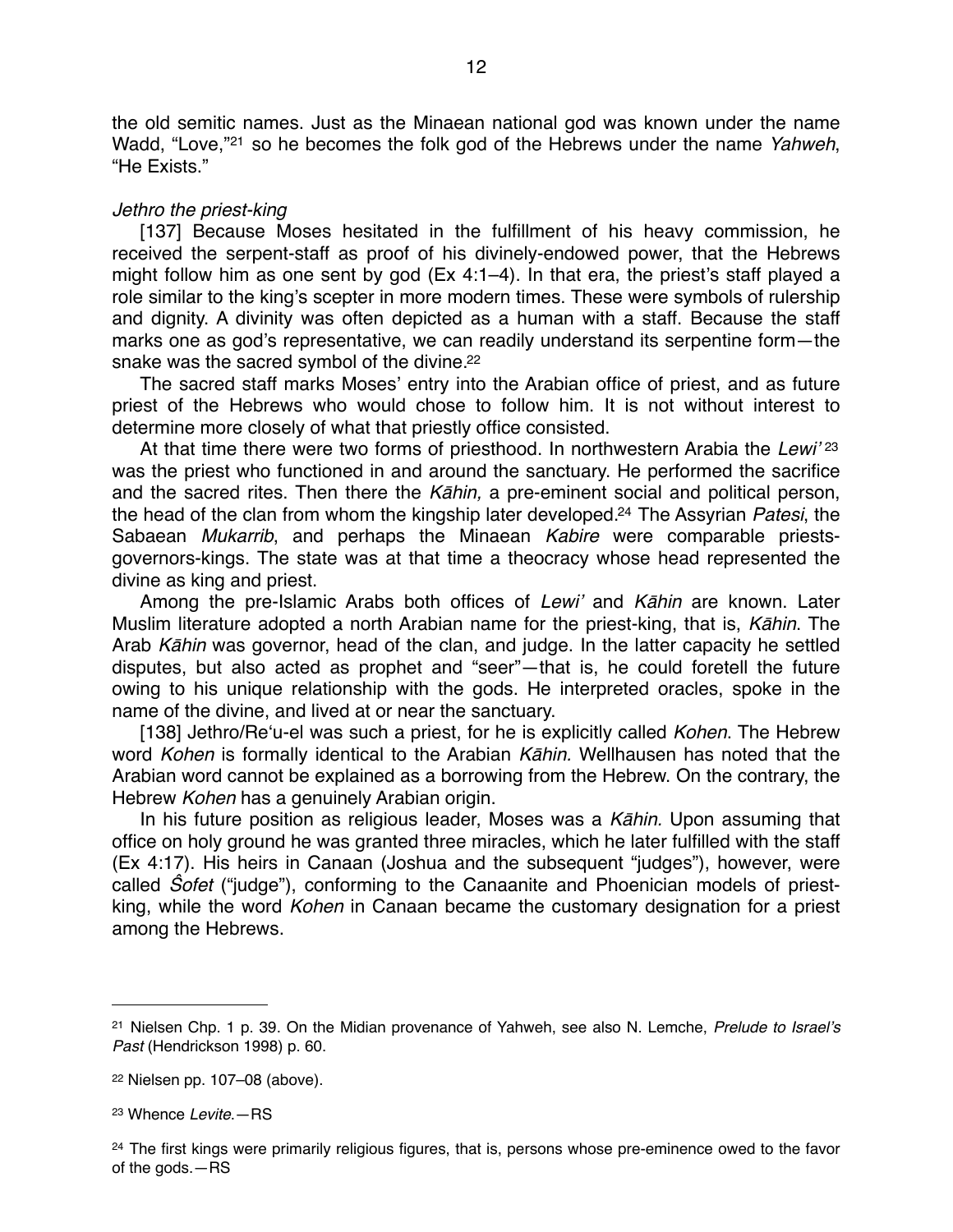#### *Aaron the cult-priest*

Moses hesitated and did not wish to go up the mountain alone. Hence, the cult-priest Aaron was provided him as companion. In this passage we meet the terms *lewi* (cultpriest) and *Ahar*ō*n* (Aaron) for the first time in Jewish scripture. Hommel and Mordtmann have shown that the biblical *lewi* corresponds to the term *levi*' often found in north minaean inscriptions. It designated the priest officiating at the sacrifice. Aaron was one of the north Arabian priests whose duty—in contrast to the priest-king—consisted in the performance of religious rites and associated ceremonies which, according to Jewish scripture, were tied to the midianite cult. He would not have been the only cultic priest. The inscriptions attest that many priests *lewi*' as well as priestesses *levi*'*at*  officiated in the cult during that era.

The office of *lewi*' was inherited, and the north minaean priests formed a clergy or clan. [139] Similarly, among the later Hebrews we read of the *ben*ē *Ahar*ō*n*, "children of Aaron," and of the *b*ē*t Ahar*ō*n*, "house of Aaron." They made up the hereditary priestly clan of Levites. This contrasted with the authority of the Judge or priest-king, which was not inherited.

The name *Ahar*ō*n* is, on account of its *-*ō*n* ending, specifically minaean. It corresponds to the termination -ā*n.* Compare the south arabian *Sal*ĥā*n* ʻ*Alah*ā*n* and the north minaean ʻ*Ahar*ā*n.* In the latter name Hommel sees a direct parallel to the biblical *Ahar*ō*n*. If this is the case, then the name Aaron is represented among the north minaean inscriptions found by Euting.

In any case, the biblical Aaron is not Hebrew. He first enters the story in Midian, is first noted in conjunction with an arabian sacred place, and is called *ha-lewi*', "the priest"—a term used during that era only in north arabia for cult-priests. [140] Jethro was associated with the sacred place as *K*ā*hin,* an office endowed with a great deal of gravity according to the later north arabian inscriptions. Aaron was one of the *Levi*' of whom the inscriptions also relate, a person whom, according to Jewish scripture, Moses met for the first time at the sacred sanctuary in Midian (Ex 4:27).

[142] When "God spoke to Moses," according to the biblical accounts, an inner voice is not necessarily intended. Two verses of Jewish scripture offer the key to the proper interpretation of this phrase. In one we read: "He [Aaron] indeed shall speak for you to the people; he shall serve as a mouth for you, and you shall serve as God for him" (Ex 4:16). So, the divinity does not merely use the priest as mouthpiece, but the king-priest (later High Priest) is expressly identified with the divinity and functions in his stead. What he says, God says.

The Mosaic covenant is not given by the priest Moses—later midrash also forbids this interpretation. Moses is God, as also stated in a second verse: "See, I have made you like God to Pharaoh, and your brother Aaron shall be your prophet" (Ex 7:1).

\_\_\_\_\_\_\_\_\_\_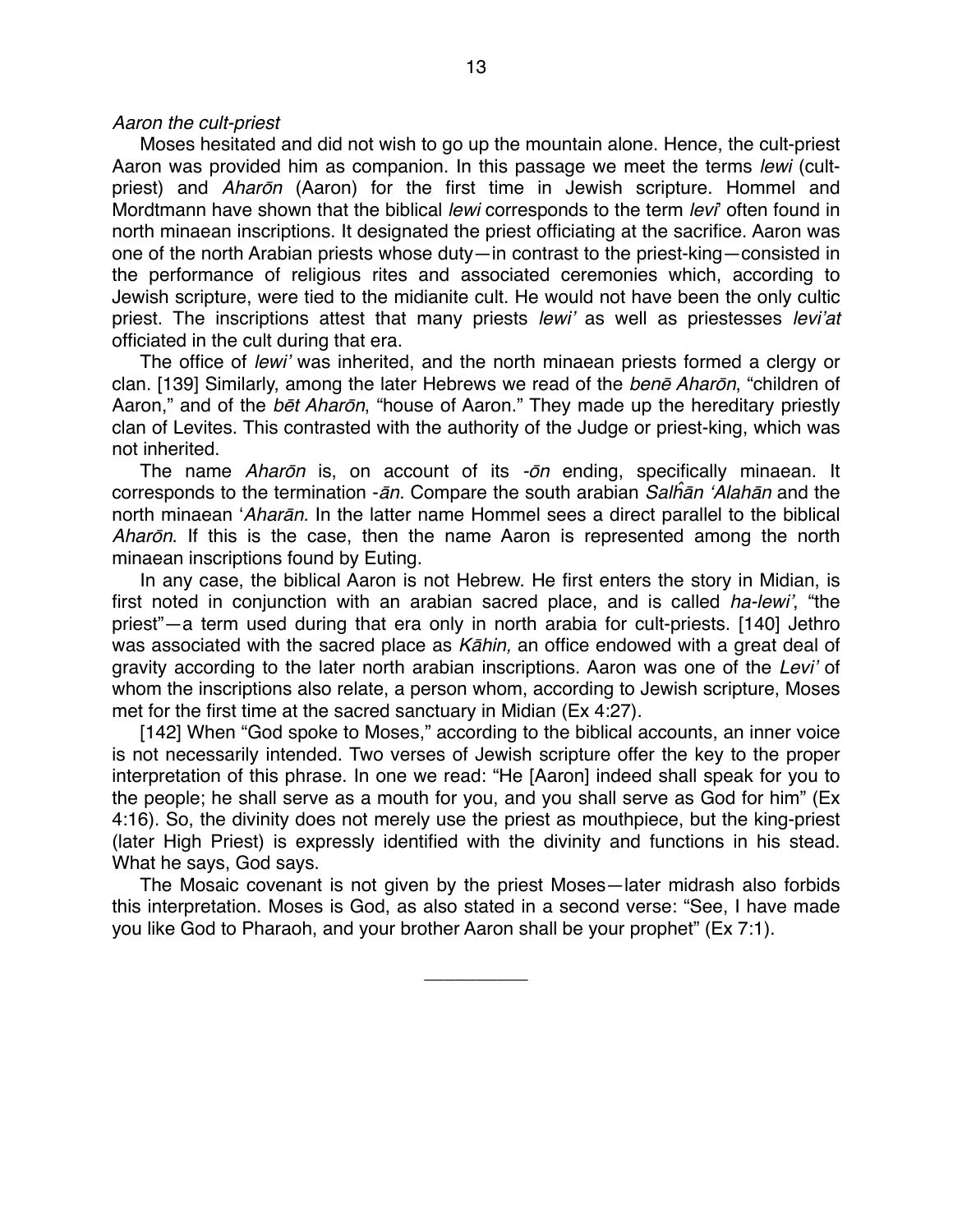#### *Addendum* by René Salm

## The Natsarene *and hidden gnosis*

In Mesopotamian cuneiform texts of the second millennium BCE—the oldest stratum of Semitic usage—*na*ṣā*ru* has a wide complex of meanings. They include: (1) be watchful, alert, on guard; (2) restrain, control; (3) keep secrets; and (4) preserve, keep, observe.<sup>25</sup> The root is *n-ts-r*, in Hebrew nun-tsade-resh (נצר). From this root we must also seek the derivation of the Greek ναζαρηνoς, found in the New Testament (Gospel of Mark), and also of its cognates ναζωραιος (Gospel of Matthew), the intermediate form ναζαρα ("Q"), and finally the name of the village from which Jesus ostensibly hailed, ναζαρὲθ. For a number of reasons, it has generally been acknowledged that the latter does not derive from the Semitic name of the village, נצרת") Natsareth")[.26](#page-13-1)

From the Semitic root n-ts-r also derives the Mandean *Na*ṣ*uraia* (pl. -*aiia*):

[T]hose amongst the community who possess secret knowledge are called *Na*ṣ*uraiia—*Nazoreaeans... At the same time the ignorant, or semiignorant laity are called 'Mandaeans,' Mandaiia— 'gnostics.'

 $(E. Drower p. IX.)$ 

Miss Drower writes elsewhere that the *Na*ṣ*uraiia* are those "skilled in esoteric knowledge."[27](#page-13-2) On account of that esoteric knowledge Mandeism is known as a gnostic religion.

Being "watchful," "on guard," and spiritually "awake" are recurring themes in Near Eastern religion going back at least to Sumerian times. The Mesopotamian and Hebrew usages of *natsar* are comparable, with the exception that the esoteric or hidden dimension known in the former is muted in Jewish scripture[.28](#page-13-3) This is not surprising, for secret knowledge—especially that leading to ʻgnosis' (man's apperception of the transcendent or of the divine)—has never been acceptable to normative Judaism.

*Natsar* is frequently encountered in Jewish scripture—often accompanied by its synonym *shamar*, "watch" (from whence the *Samaritans*, also "watchers"). Watchfulness, of course, protects against the element of surprise, and Yahweh's actions come ʻsuddenly' to those who are not prepared. His actions are punishments, judgments upon the wicked. Yahweh appears unexpectedly (Mal 3:1); he suddenly

<span id="page-13-0"></span><sup>25</sup> CAD vol. 11, p. 33 ff. (*na*ṣā*ru*).

<span id="page-13-1"></span><sup>26</sup> The traditional derivation is problematic on several counts. Linguistically, the Semitic tsade (voiceless) does not complement the Greek zeta (voiced). Hebrew tsade generally (though not always) yields Greek sigma. Literary problems also attend a derivation of *Nazarene/Nazorean* from *Natsareth/Nazareth*, e.g., Acts 24:5, where Paul is called "a ringleader of the sect of Nazoreans"—hardly understandable if "Nazorean" derives from a mere village. Finally, there is the weighty archaeological problem, namely, that Nazareth did not exist in the putative time of "Jesus," that is, at the turn of the era (Salm, *The Myth of Nazareth*, 2008).

<span id="page-13-2"></span><sup>27</sup> Drower and Macuch, 285.

<span id="page-13-3"></span><sup>28</sup> *Natsar* has the connotation of secrecy in only a few OT passages (Is 48:6; 65:4; Pr 7:10). Cf. BDB 666.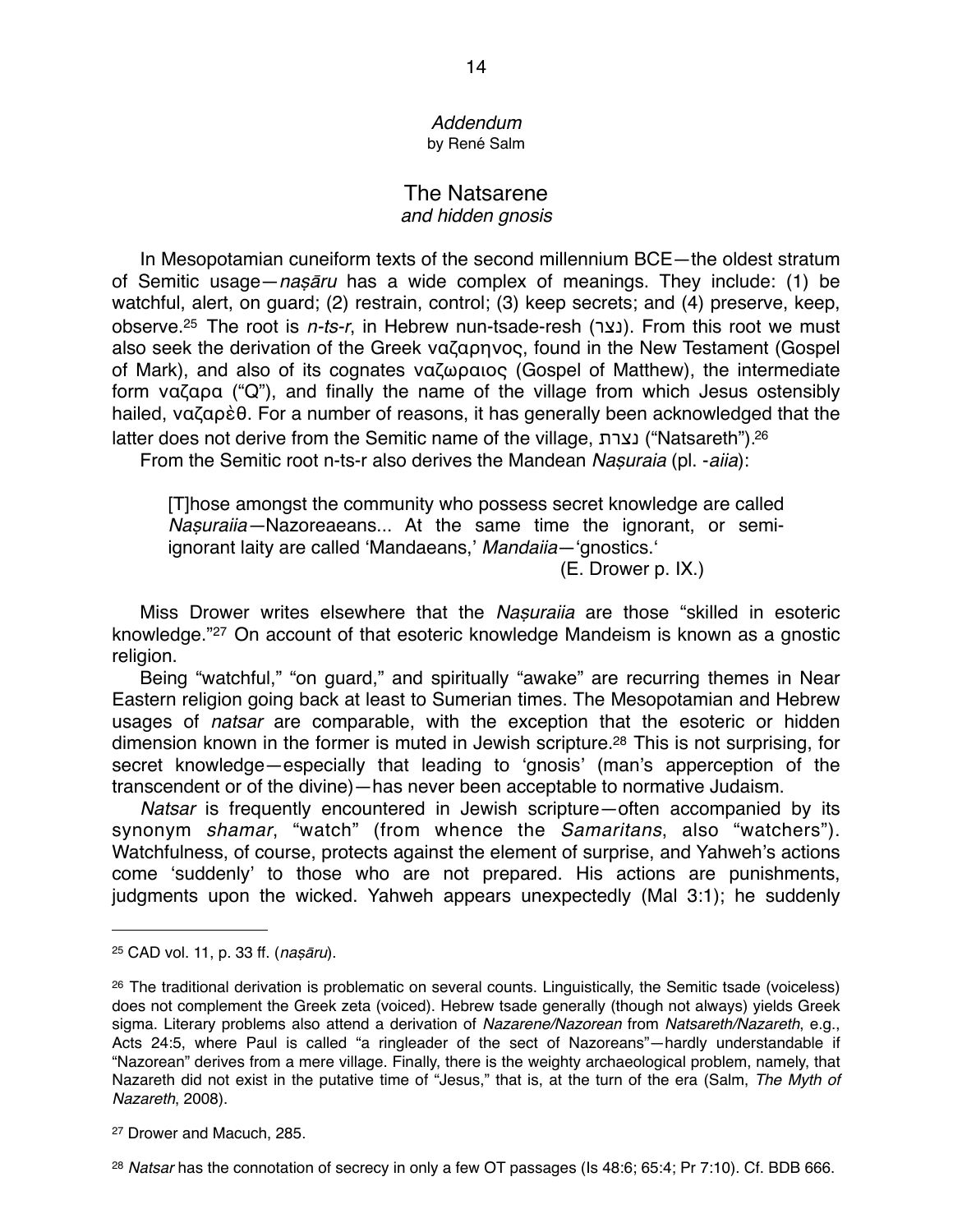metes out retribution to his enemies (Isa 48:3; Pr 24:22); and similar *quick* retribution awaits those who oppose the will of the Israelites, Yahweh's servants (Jer 18:22; 49:19; 50:44; 51:8). Most frequently, however, unexpected and sudden disaster awaits those who are guilty of moral turpitude (Isa 47:11; Job 22:10; Jer 4:20, 6:26, 15:8; Pr 3:25; 6:15; 29:1; Hab 2:7)[.29](#page-14-0) In these passages, the focus is not on the destructive action itself so much as on the perception of that action—the divine judgment occurs *when least expected.* This experiential aspect of "surprise" is carefully delineated in Jewish scripture:

> Disaster shall fall upon you, which you will not be able to ward off; And ruin shall come on you suddenly, of which you *know* nothing. (Isa 47:11, emphasis added.)

The key here is knowledge into the ways of the divine. The wise person knows, and thus the action of the divine does not catch him off guard. He avoids ruin because he is watchful, and his watchfulness lends him insight unseen by his peers—*gnosis*.

#### *Noah, the first Natsarene*

In the flood story, secret knowledge protects the wise person against that which destroys the entire world. The flood was a divine judgment upon all mankind, one which came suddenly. But god gave Noah secret knowledge in advance: to build an ark. The ark itself represents and symbolizes the secret saving knowledge of god. After all, it was the ark that saved Noah. Thus it is no surprise that in the Akkadian flood story the boat is named *Natsirat Napishtim*, "Preserver of Life," a phrase employing the root *n-ts-r*.[30](#page-14-1)

 It should also not surprise us that *nets*ē*ru* in Akkadian means "secret knowledge," particularly that received from the moon god Ea/Enki.<sup>31</sup>

The ark came to rest on the very top of Mt. Nitsir—also from the root *n-ts-r*. Given the etymology of the name, Mt. Nitsir represents the saving knowledge of god, the "secret knowledge" not vouchsafed to the rest of the world. Metaphorically speaking, it is a firm resting place—indeed, the only resting place in existence while the rest of the world is under water. The top of Mt. Nitsir is halfway between earth and heaven, where god and man meet. In the simplest terms, Noah has miraculously pierced through the barrier (the flood) ordinarily separating life and death.<sup>32</sup> He appears unscathed 'on the

<span id="page-14-0"></span> $29$  In Jewish scripture, suddenness can also be an amoral aspect of nature (Job  $5:3$ ; Ec  $9:12$ ). Some passages speak of the speed of divine retribution, whether against the enemies of the Israelites, against the morally corrupt person, or against the one who opposes Yahweh. The Semitic root characterizing Yahweh's speedy retribution is most often *maher* (מהר"—(quickly." Cf. Deut 4:26; 7:3–4; 9:3, 12, 16. In one passage Moses warns: "Yahweh will send upon you disaster, panic, and frustration in everything you attempt to do, until you are destroyed and perish *quickly*, on account of the evil of your deeds, because you have forsaken me" (Deut 28:20).

<span id="page-14-1"></span><sup>30</sup> Lambert and Millard 126 line 8.

<span id="page-14-2"></span><sup>31</sup> CAD vol. 11.2: 276, Bezold 204. Also cf. D. Nielsen chp. 2 (translated by myself), the section "N-ts-r and the lunar origins of the flood story," esp. nn. 31 & 32.

<span id="page-14-3"></span><sup>32 &#</sup>x27;Crossing over' is a universal religious metaphor for attaining enlightenment, e.g. in Buddhism where it is used frequently. In Paleolithic religion, one crossed the boundary between the mundane and the divine be mystically going through the subterranean cave wall. See Salm 34–39.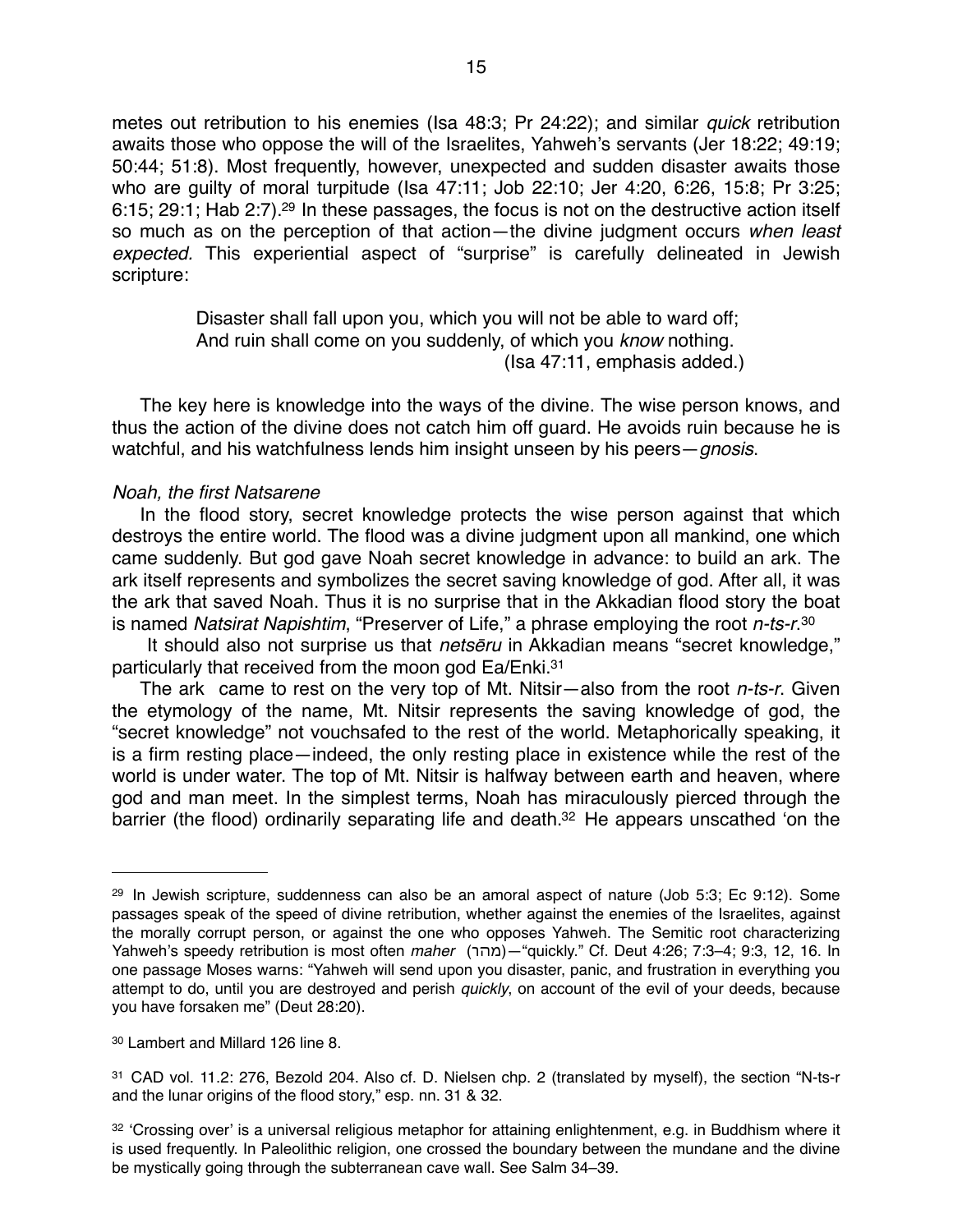other side'[33](#page-15-0) (i.e., ʻafter' the flood). Secret knowledge allows the Natsarene to be ʻawake' when others are ʻsleeping,' to act when others do not, and in these ways to overcome death—that is, to attain immortality. In essence, Noah was the first Natsarene.

In the Akkadian version of the flood story the hero is Atrahasis, "Ultra-Wise." His very name betrays the possession of secret knowledge, *gnosis*. Because of his ability to survive the flood, Atrahasis was granted immortality. The Akkadian version is fundamentally a positive, empowering story, in sharp contrast to the biblical Garden of Eden narrative. In the latter, Adam seeks wisdom and to live forever. However, he is unsuccessful and, furthermore, is punished for the attempt—banished from the garden of Eden (Gen 3:22–24), condemned to labor for his bread and to return to the dust of the earth. The optimism of the older religion is here in stark contrast with the fundamental pessimism of Judaism.

The flood story should be interpreted in a gnostic context. Atrahasis/Noah has secret wisdom (gnosis) which saves. The rest of mankind lacks that wisdom and dies in sudden disaster.

#### *Gnosis and flowing,* ʻ*living*' *water*

Wisdom, particularly secret wisdom, was probably the first religion of man—it was the special dispensation of the Paleolithic shaman who descended deep into the dark underworld (caves) and there passed beyond the psychic vortex to "the other side," and where he met the loving "being of light."<sup>[34](#page-15-1)</sup> The shaman would return to the world above with special wisdom, ʻgnosis,' about the relations between man, animals, the divine, and nature.

Wisdom continued to be located in the realm below during the Neolithic Era. But during those six millennia (c. 9,500–3,500 BCE) the life-giving properties of water became prominent with the development of agriculture. The apt equation wisdom  $=$ water was made, for wisdom is spiritually life-giving, and water is physically life-giving. This was reinforced by the fact that fresh water, flowing water, appeared to come out of the deep earth through springs and wells.

If wisdom = water, one might consider it curious that, in the flood story, ʻwisdom' metaphorically kills mankind. After all, is not wisdom (particularly in a gnostic context) precisely that which saves mankind? The mystery evaporates, however, when we realize that wisdom is a two-edged sword: those who possess it are saved, while those who do not are lost. This insight was known to the ancients and lies at the foundation of the flood story. Mankind perished in the flood because it lacked secret wisdom. The water—that is, ʻtruth'—saved Atrahasis/Noah but killed the rest of mankind.

In Mesopotamian religion of the Bronze Age, the lord of wisdom, Enki, made his home in the underground ocean (*abzu*). Places where water emerged from the abzu wells and springs—were sacred. Those ʻplaces of gnosis' and ʻsources of gnosis' were guarded by divine servants of Enki known as Laḥmu (m.) and Laḥamu (f.). In Bronze Age iconography a Lahmu stands at each side of a gate, indicating that gnosis is an entryway to the divine. In this sense, wells and springs were gates to the gnostic underworld.

En-ki in Sumerian means "Lord of the Earth." But his Akkadian name is E-a ("House of Water"). The latter name perfectly corresponds with the most prestigious Iron Age

<span id="page-15-1"></span><span id="page-15-0"></span><sup>33</sup> See below for a discussion of this important phrase.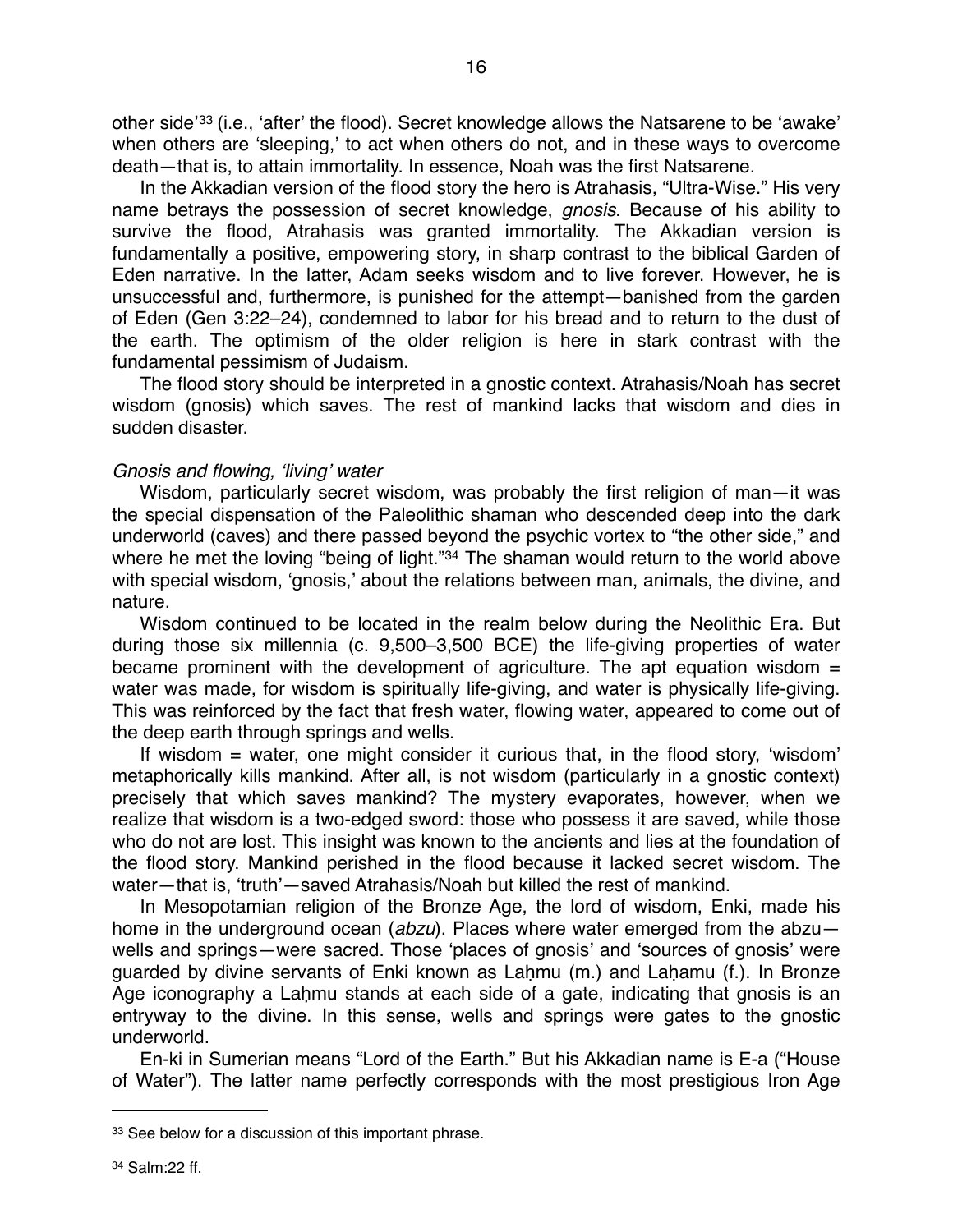temples. In them could be found a large tank of water, called the *abzu*—such as the "brazen sea" in Solomon's temple (2 Chron 4:2), and the imposing pool of water in the Aŝŝur temple of Sennacherib (r. 704–681 BCE).

J. Roberts has linguistically linked the name *Ea* to the Semitic *hyy* ("to live"), and in this way to the Hebrew god *Yahweh*[.35](#page-16-0) Roberts further shows that the term is related to the adjective *hayy(um)*, "alive, living," with the specific meaning of spring-fed or running water.<sup>36</sup> The latter is of considerable importance in the early history of gnosticism, for it linguistically confirms the link between hidden wisdom (represented by Ea/Enki) and running, flowing, "living" water. That link—which is, *nota bene*, ancient and ʻgnostic' manifests in late antiquity as the rite of baptism.

#### *Baptism, water, and Bethlehem*

Enki lived in the watery abzu, the place of gnosis located in the underworld. He was the divine mediator, friendly advisor, and advocate of mankind, known for intellectual cunning and the ability to find solutions to the most difficult problems confronting man. It was Enki, for example, who advised Ziusudra<sup>37</sup> to build the ark and thus escape the flood. As lord of gnosis, Enki's stature is unrivaled in the earliest records.

In both Sumerian and Akkadian religion, the Lahmus were divine helpers of Enki. As mentioned above, a pair of Laḥmus is often portrayed in Babylonian iconography standing at both sides of a sacred gate, for they guarded and granted access to gnosis. Through that gate gnosis came to man, and through it man also had to metaphorically pass, in a reverse direction, if he wished to reach immortality and transcend his ignorance. Thus man symbolically enters water and becomes baptized—a gnostic metaphor for enlightenment in pre-Christian times. The gate or ʻhome' at which that spiritual transition took place was known as Beit-Laḥmu, the "house of Laḥmu," that is, Bethlehem (House "of Laḥmu," not "of Bread," *le*ḥ*em*)[38—](#page-16-3)the birthplace of Jesus the Nazarene.

The Israeli archaeologist Aviram Oshri has shown that the settlement of Bethlehem in Judea (9 km south of Jerusalem) did not exist at the turn of the era when Jesus was allegedly born[.39](#page-16-4) In fact, no archaeological evidence of human settlement there exists before late Roman times. There are indeed Chalcolithic and Bronze Age remains below the steep Bethlehem ridge nearby, in a location called Beit Sahur, but "when the settlement [of Bethlehem] was first established is not known" (K. Prag). Furthermore,

<span id="page-16-0"></span><sup>35</sup> Roberts:19–21 and p. 80, n. 117. Discussion is at Kramer:244. Other parallels between Enki and Yahweh have been noted, e.g., the confusion of languages in the tower of Babel story (cf. Gen. 11:9). "It is Enki who, for reasons that are not made entirely clear, sets up ʻcontention' in the speech of humankind and brings the Golden Age to an end" (Kramer:88).

<span id="page-16-1"></span><sup>36</sup> Confirmation of this is found in the later identification of Ea with *nagbu*, "source, spring, groundwater." See Kramer:145.

<span id="page-16-2"></span><sup>37</sup> *Ziuzudra* is the Sumerian name of the flood hero. *Atrahasis* and *Utnapishtim* are Akkadian names, and *Noah* the Hebrew name.

<span id="page-16-3"></span><sup>38 &</sup>quot;The former explanation that 'Bethlehem' means 'house of bread' is pure folk-etymology. The name means ʻhouse of (the goddess) Lahama [sic]." (C. Kopp, *The Holy Places of the Gospels*, Herder, 1963:3.) Some traditionalist scholars continue to reject the Lahmu/Lahamu derivation (e.g., B. Chilton, *Rabbi Jesus*, Doubleday, p. 8).

<span id="page-16-4"></span><sup>39</sup> A. Oshri, "Where Was Jesus Born?" *Archaeology*, Nov-Dec. 2005:42–45.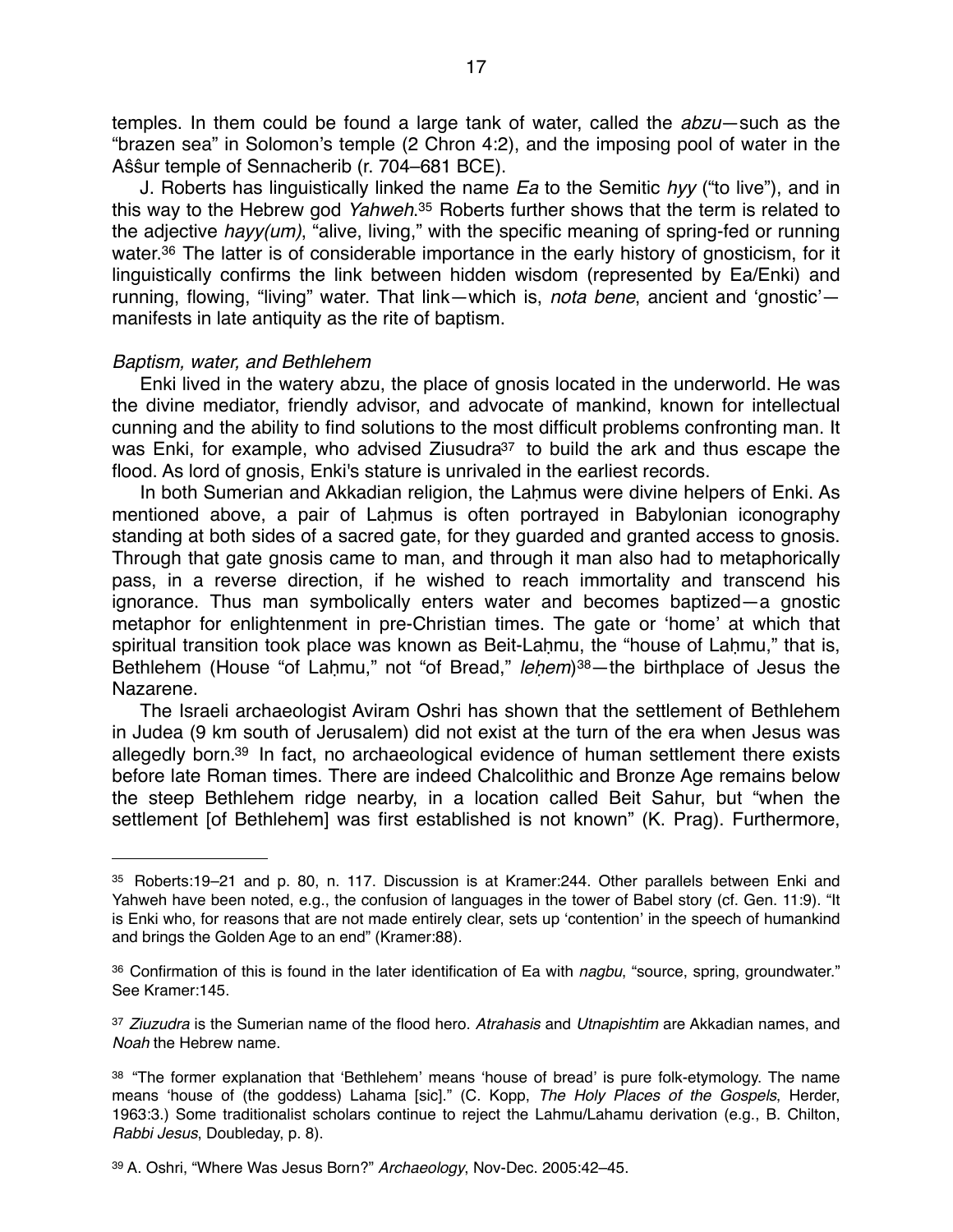the Old Testament town is entirely unsubstantiated by the material finds. 2 Samuel mentions a gate and a well (see next paragraph). These have not been found. 2 Chronicles 11:5–12 notes that Rehoboam made the "fortress" of Bethlehem "very strong," but neither wall nor structures dating to biblical times have come to light.<sup>40</sup> In other words, the settlement is—like Nazareth—amply attested in the literary record (in this case, Jewish scripture) but not in the material record.

 It seems that "Bethlehem" was a purely mythical place. Indeed, we have seen that it was already the mythical gate to gnosis and the home of the Lahmu god. An echo of this view can even be found in Jewish scripture. 2 Samuel depicts Bethlehem as the place of a sacred well from which David wished to draw special water. Our explanation above supplies the key to this rather bizarre Old Testament story:

Towards the beginning of harvest three of the thirty chiefs went down to join David at the cave of Adullam, while a band of Philistines was encamped in the valley of Rephaim. David was then in the stronghold; and the garrison of the Philistines was at Bethlehem. David said longingly, "O that someone would give me water to drink from the well of Bethlehem that is by the gate!" Then the three warriors broke through the camp of the Philistines, drew water from the well of Bethlehem that was by the gate, and brought it to David. But he would not drink of it; he poured it out to Yahweh, for he said, "Yahweh forbid that I should do this. Can I drink the blood of the men who went at the risk of their lives?" Therefore he would not drink it. The three warriors did these things. (2 Sam 23:13–17)

David at first yearns for the water of the Bethlehem well—a gnostic yearning. But later he pours that water out on the ground "to Yahweh." This represents a conversion illogical in the contrived Jewish setting (for David was already devoted to Yahweh)—but significant to the Hebrew priests and scribes who wished to make the all-important point that Yahweh is superior to the search for gnosis. They concocted an imperfect story which does precisely that. It is one of innumerable passages in Jewish scripture teaching that obedience to Yahweh supersedes man's inherent gnostic aspirations. That is, in fact, a basic teaching of Judaism.

#### *David, Bethlehem, and the scribes*

To this day, archaeologists cannot be certain where the settlement of Bethlehem was located. The scribes who penned the Jewish scriptures were also in doubt, for in several cases they found it necessary to identify Bethlehem with another unlocated settlement called Ephrath/Ephrathah: "So Rachel died, and she was buried on the way to Ephrath (that is, Bethlehem), and Jacob set up a pillar at her grave; it is the pillar of Rachel's tomb, which is there to this day" (Gen 35:19–20; cf. 48:7). However, Jewish scripture clearly locates Rachel's tomb to the north of Jerusalem (1 Sam 10:2; Jer 31:15). This anomaly has long caused both Jewish and Christian scholars a good deal of consternation.

<span id="page-17-0"></span><sup>40</sup>A summary of the material evidence is in K. Prag, "Bethlehem: A Site Assessment," *Palestine Exploration Quarterly* 132 (2000):169ff.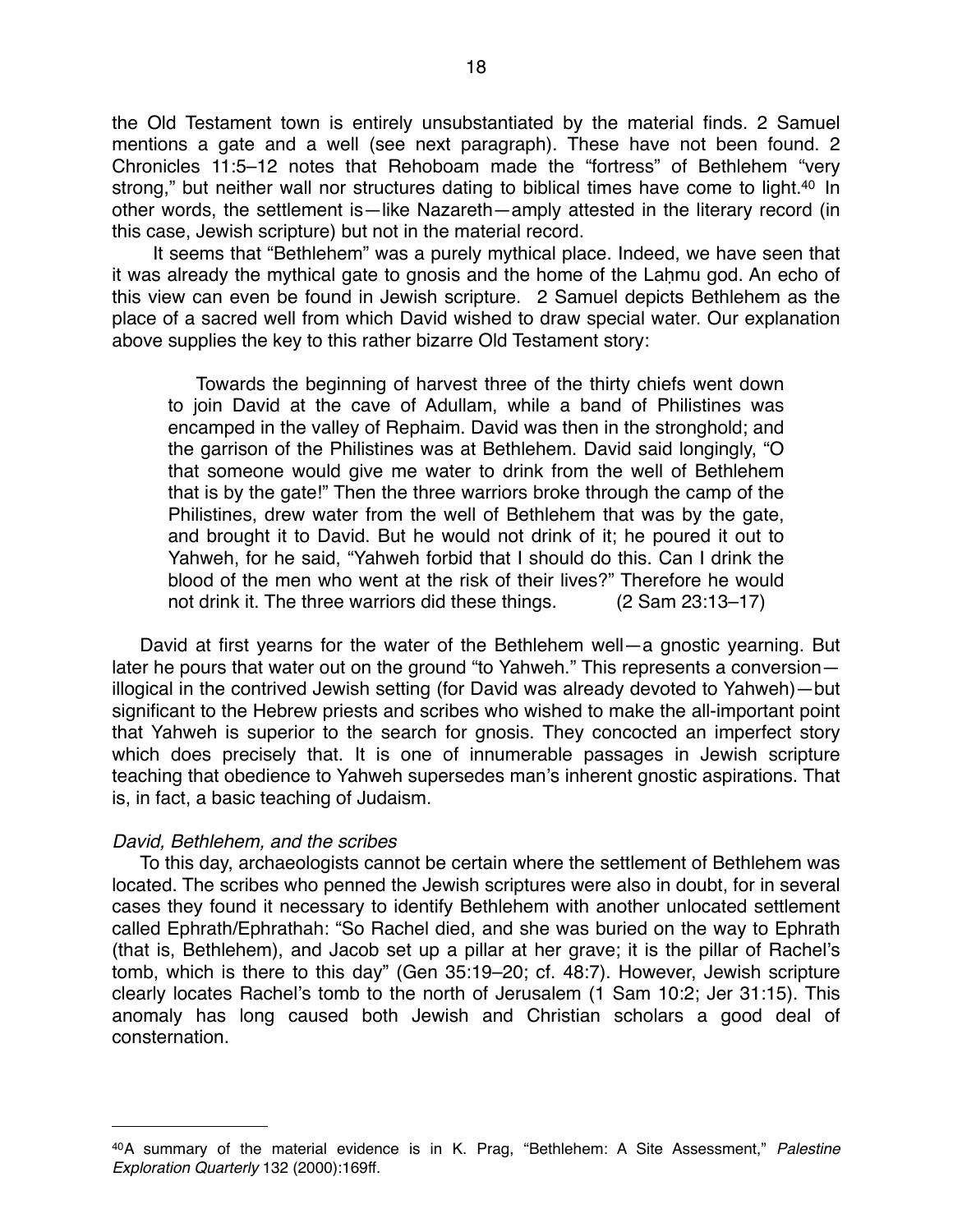The Jewish scribes who penned the Torah call the person from Ephrath an "Ephratite." To add to the confusion, however, they at times equate Ephrathite with Ephraimite—that is, with one from the hill country north of Jerusalem[.41](#page-18-0)

Thus, Bethlehem is sometimes located in Ephraim, north of Jerusalem, and sometimes in Judea, south of the great city. A likely explanation for this contradictory situation is that the southern location of Bethlehem began with Judaism's need that its great champion and elect of Yahweh, David, come from the region about Jerusalem, namely, from Judean soil.

The Jewish scribes also desired that David come from ʻBeit-Laḥmu,' for in the preceding ages the gate to Enki's underworld was whence came gnosis and immortality. After all, when the Jewish scriptures were written, the Yahweh cult with its center in Jerusalem was new and still quite small. No doubt the older pagan religions, including the gnostic water-cults of Mesopotamia and the Levant, were widespread among the people. The scribes appropriated major elements of older religion, including firstly the name of their god *Yahweh* which, as we have seen (p. 17), is linguistically linked to the name *Ea* (Enki), lord of gnosis. D. Nielsen has also shown that *Yahweh* was borrowed by the Israelites from the lunar religion of North Arabia, during the early stage in which they were still gnostic and in Midian[.42](#page-18-1) Secondly, we now have evidence that the Jerusalem scribes<sup>43</sup> appropriated the mythological Beit-Lahmu and transformed it into "Bethlehem of Judea." The place was imaginary during their time,<sup>44</sup> but this did not exercise them, for so much in their accounts regarding David was also imaginary including perhaps David himself.

The Jerusalem scribes localized David, Bethlehem, Ephrathah, Yahweh, and whatever else they desired to Judea. Note, for example, how the following well-known verse emphasizes the town's Judean location:

But you, O Bethlehem of Ephrathah, *who are one of the little clans of Judah*, from you shall come forth for me one who is to rule in Israel, whose origin is from of old, from ancient days. (Micah 5:2, emphasis added.)

Indeed, the origin was "old, from ancient days," for the mythical Beit-Laḥmu had long been revered as gateway to gnosis and immortality. Having made "Bethlehem of Judah" the home of David, the scribes proceeded to give the ʻplace' a history. They did so with an engaging story of David's ancestry—the book of Ruth. There we read of the village's leading man, Boaz; of how the whole town was excited when Ruth and Naomi arrived (1:19); and of how Ruth, a model of propriety and decency—now the wife of Boaz became the ancestor of the future King David (4:13, 17). It is a beautiful story, one so edifying that no one might suspect that the town did not even exist when it was penned.

<span id="page-18-0"></span><sup>41</sup> Judg 12:5; 1 Sam 1:1; 1 Kg 11:26.

<span id="page-18-1"></span><sup>42</sup> Nielsen, chp. 4:129, 136.

<span id="page-18-2"></span><sup>&</sup>lt;sup>43</sup> These scribes are known as the Aaronides and are associated with the "Priestly" source in the documentary hypothesis (see below).

<span id="page-18-3"></span><sup>44</sup> Bethlehem of Judea was settled much later (see next section). The only Iron Age Bethlehem to pass the test of archaeology is Bethlehem in Zebulun (Jos 19:15).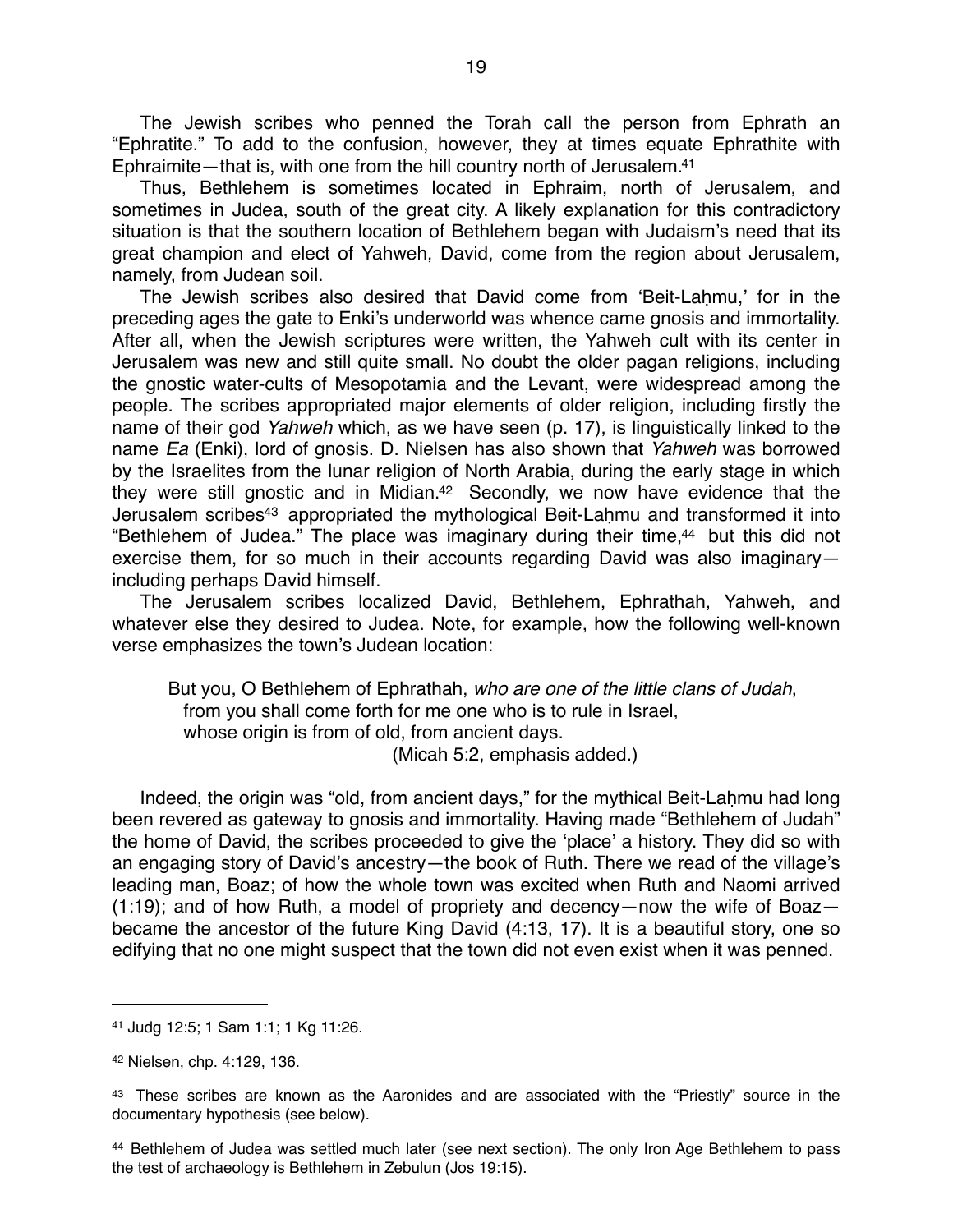Thus the Jerusalem scribes transformed the gate of gnosis into the place of origin of Judaism's greatest king. Their aim was for greater things to happen in Bethlehem, all at the service of Yahweh. Indeed, an important scene in the book of Ruth occurs at the very gate in Bethlehem, which we have seen was of such significance in the older religion:

Then all the people who were at the gate, along with the elders, said, "We are witnesses. May Yahweh make the woman who is coming into your house like Rachel and Leah, who together built up the house of Israel. May you produce children in Ephrathah and bestow a name in Bethlehem…"  $(Ruth 4:11)$ 

The name which Judaism "bestowed" in Bethlehem was that of King David. Yet, we may ask: If the birthplace of that celebrated king is entirely mythical, then could its favorite son have existed at all?

#### *The cave of Bethlehem*

We have seen that the Jerusalem scribes required a Judean home for King David, but one may wonder how his hometown came to be finally localized nine kilometers south of Jerusalem, at the place we now know as Bethlehem. Did something recommend this spot?

In fact, it was not the Jerusalem scribes who localized Bethlehem, but Christians of much later times. Amazingly, the birthplace of Jesus was not determined until the time of Constantine in the early fourth century CE. About 315 CE the Christian monarch authorized construction of a basilica over the very spot Jesus was allegedly born—a  $c$ ave $45$ 

This cave was not in a settlement but in a forest, as we know from reports of the church fathers[.46](#page-19-1) It was no ordinary cave, however. For a long time it had been a center of the cult of Adonis. Jerome relates (about 395 CE) that the Roman emperor Hadrian constructed a sanctuary to Adonis at the site. If true, Hadrian's activity would have been about 135 CE. Jerome further states that "the lover of Venus [Adonis] has been planted in the cave in which the infant messiah was born."

Jerome concluded that Hadrian did this untoward thing in order to insult Christianity. But is it hardly possible that a Christian shrine existed there before the time of Hadrian. After all, we have seen that there was no Bethlehem, that the cave was in a forest, and we know that the cult of Adonis was already well established, predating Christianity by centuries. One astonishing fact to which the church father witnesses, however, is entirely correct: the cave where Jesus was allegedly born was already a consecrated shrine, but to a different god.

We may ask, then, why the Christians of Constantine's time chose a center of pagan worship as the birthplace of Jesus? The answer to this question requires some investigation into the nature of the god Adonis.

<span id="page-19-0"></span><sup>45</sup> The birth stories of Matthew and Luke mention no cave. It is in second century extra-canonical works such as the Protevangelium of James (chp. 18) and the writings of Justin Martyr (Dial. With Trypho 78).

<span id="page-19-1"></span><sup>46</sup> In 347 CE Cyril of Jerusalem writes that "Bethlehem was enclosed by a forest until the constructions of Constantine." Information for this section is drawn partly from P. Welton, "Bethlehem und die Klage um Adonis." *Zeitschrift des deutschen Palästina-Vereins*, 99 (1983):189–203.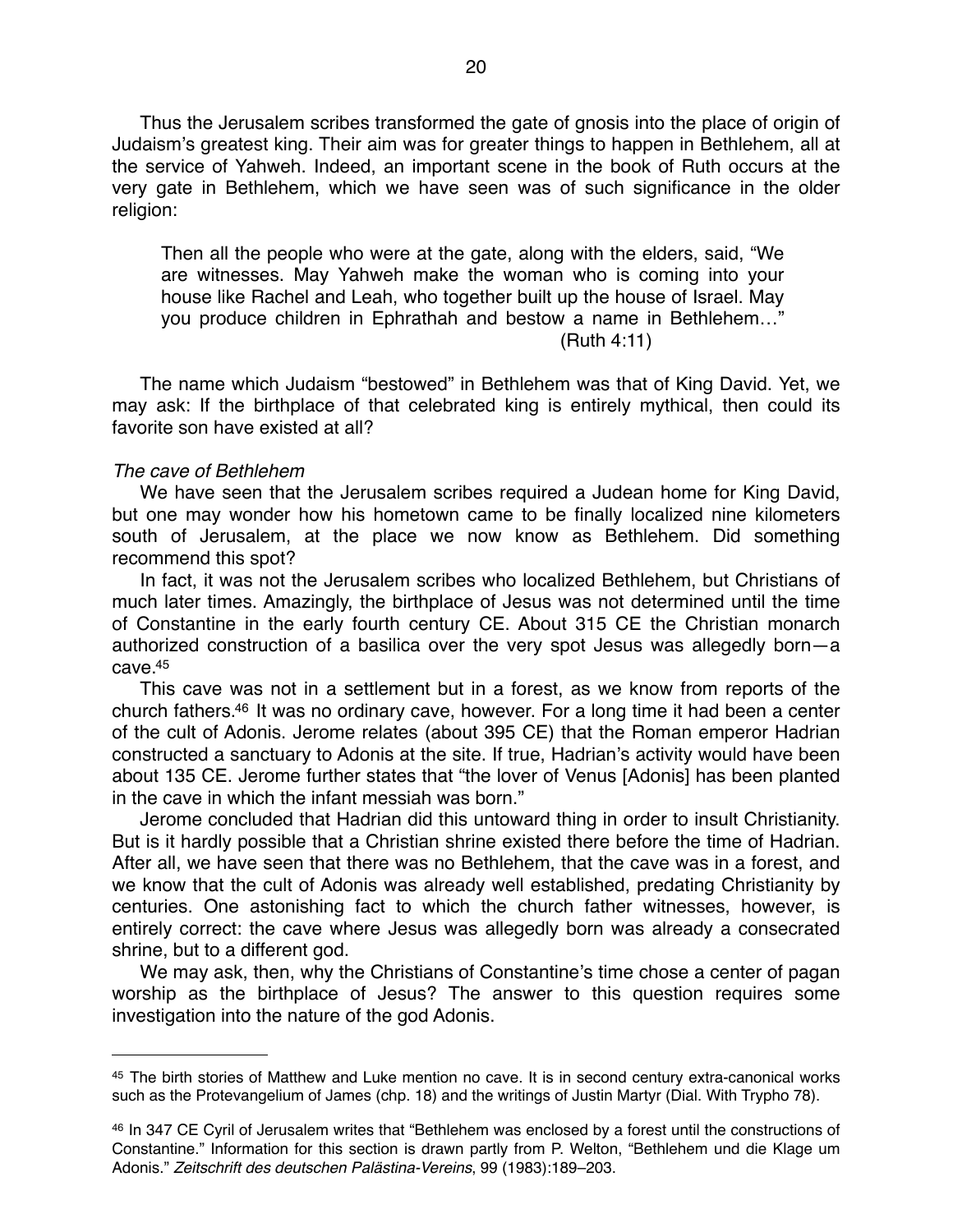The name Adonis is a graecism of *Adonai*, Hebrew for "My Lord." Adonis is not so much a unique divinity as the Levantine name for the Sumerian god Dumuzi, known in Hebrew as Tammuz. In Sumerian, Dumu-zi means "Son of Truth" or "True Son." He was a water god who brought vegetation and prosperity to man, but who was killed and resurrected annually in a cycle that follows the seasons.<sup>47</sup> One of the hallmarks of Dumuzi-Tammuz-Adonis rites was the devotion of women, particularly the mourning for the dead (absent) god in the dry summer months. Women weeping for Tammuz at the gate of Jerusalem are even mentioned by the prophet Ezekiel (8:14–15).

There is presently some confusion in the scholarly literature regarding Dumuzi and an allegedly separate female deity, Dumuzi-Abzu, "True Daughter of the Abzu." It is my suspicion that these two deities are aspects of one androgynous god—or, rather, of one god who has transcended gender. This element becomes significant in the gnosticism of late antiquity, as we see in passages where male and female no longer exist.<sup>48</sup> Transcending gender implies control of the passions—another theme much in evidence in gnostic Christian sources[.49](#page-20-2)

Even though Dumuzi was popularly known as the husband of Inanna, and Adonis as a youthful and beautiful male, the androgynous nature of the god was indeed part of Syrian religion:

In Syria where Adonis reigned, the cave of Bethlehem was the center of mysteries and celebrations of the androgynous god. Women came and mourned his/her mystical death. This place was consecrated to Astarte and Tammuz, in the sacred forest which surrounded it…

 The cave of Adonis became the cave of Jesus. One divinity succeeded the other without popular belief being seriously troubled, or even being able to distinguish the elements which separated the one from the other. The same crowds which came to celebrate Adonis at the cave in Bethlehem now came to celebrate Jesus with equal enthusiasm, equal faith, knowing only that the symbol for the eternal sun was now being rejuvenated under a new name.<sup>50</sup>

Since Paleolithic times man has descended into caves to contact the transcendent, as we witness in the famous cave paintings of Lascaux and other places in southern Europe.<sup>51</sup> In the Bronze Age, Enki/Ea was master of the abzu, the underworld ocean representing gnosis. Wells and springs were openings of that abzu to the world above. Similarly, caves were sacred openings to the underworld, as we see in the mystery

<span id="page-20-0"></span><sup>47</sup> In some accounts Dumuzi/Tammuz descends into the underworld for six months of the year and is ʻbrought back to life' by Inanna.

<span id="page-20-1"></span><sup>48</sup> See, e.g., Gospel of Thomas 22; Mt 5:27–28; 19:11–12; Lk 23:29; Rev 14:3–5, etc.

<span id="page-20-2"></span><sup>49</sup> See ʻencratite' works including the Gospel of Thomas, Gospel of Philip, Book of Thomas the Contender, Exegesis of the Soul, Dialog of the Savior, Authoritative Teaching, and Testimony of Truth—all found at Nag Hammadi.

<span id="page-20-3"></span><sup>50</sup> H. Vincent and F. Abel, *Bethléem: Le Sanctuaire de la Nativité*. Paris: V. Lecoffre, 1914:12–13. Translation by RS.

<span id="page-20-4"></span><sup>51</sup> Salm, "Pre-rational Religion," and the writings of D. Lewis-Williams.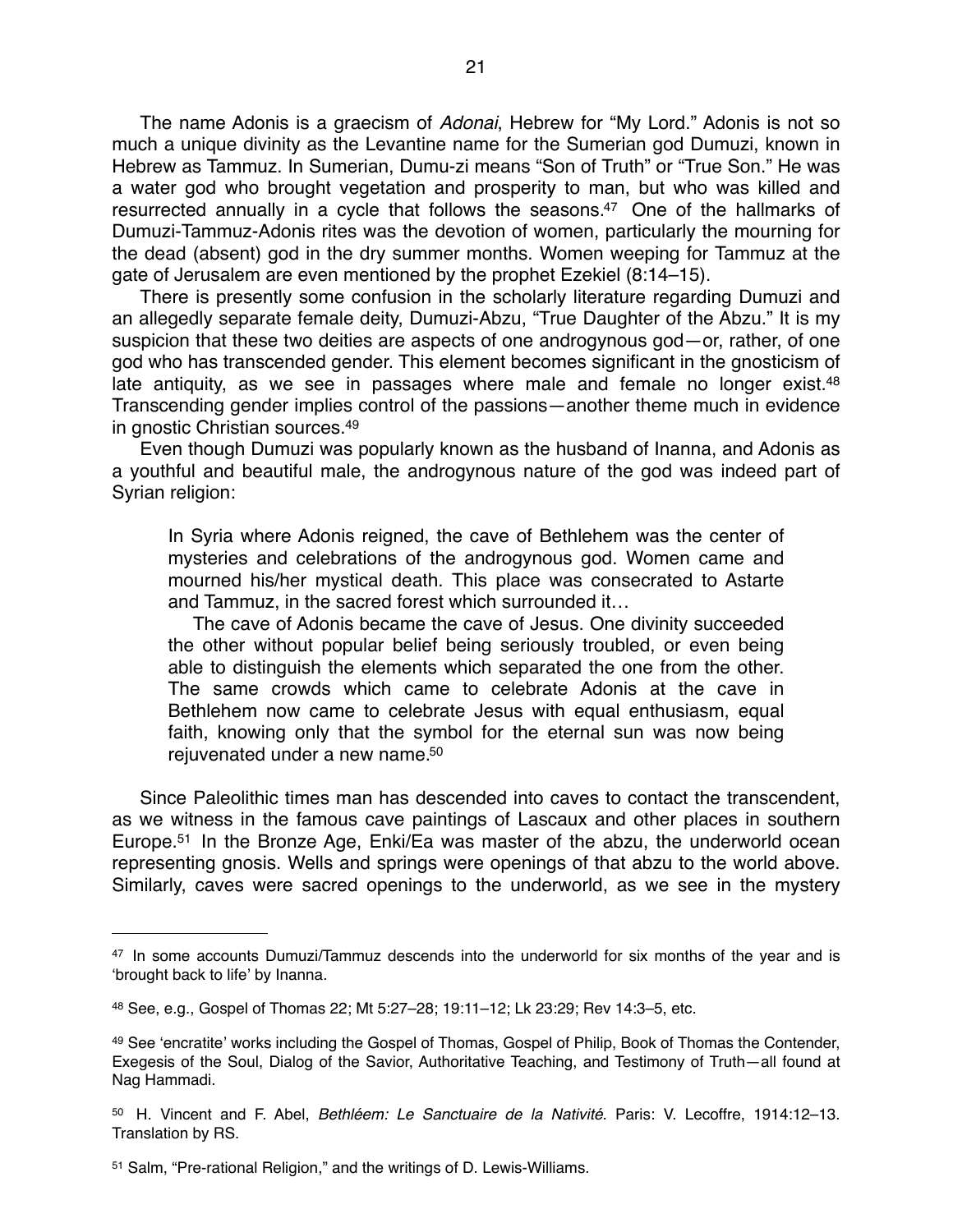religions of late antiquity[.52](#page-21-0) It was there that hidden, secret wisdom was to be found, mediated by Sybils, chthonic deities, and the quintessential gnostic messenger from the underworld, the snake—an animal which lacks eyelids (is ever vigilant), which sloughs its skin (does not die), and which is perfectly formed to descend and ascend through crevasses in the ground.

In short, the Christian Church located the birthplace of the Son of God over a cave dedicated to Adonis, a cave which had metaphorically led to gnosis. No doubt this was for strategic reasons. After all, what better way exists to defeat paganism than to turn its holiest shrines into Christian ones?

The Church similarly celebrates the birth of Jesus on December 25, the birthday of Sol Invictus, the Unconquered Sun with which Mithra was identified. Since the Stone Age that day had marked a great annual celebration, the time when the sun's light visibly returns to man after the long summer/fall declination—the ʻresurrection' of god[.53](#page-21-1)

In such ways, religions do not start from scratch, as it were, but import useful elements from older religions. Judaism had done something similar with "Bethlehem." This had been a mythical place representing the gate to gnosis, Beit-Laḥmu. Still mythical, it became the literary hometown of David. Thus, Jews and Christians transformed what had been precious to pagans into what is precious to them.

### *Ephrathah and* ʻ*crossing over*'

In Jewish scripture, Bethlehem is sometimes equated with Ephrath/Ephrathah (Gen 35:19; 48:7; Ruth 4:11; Mic 5:2). Elsewhere, the latter is the "father" of Bethlehem (1 Chr 4:4). Both ʻplaces' were not material settlements in Judah, Benjamin, or Ephraim, but mythical locales in pre-Israelite religion. Beit-Laḥmu was the home of the Laḥmu divinities, servants of the great god of hidden wisdom who guarded the ʻgate' of his house. Hidden wisdom (gnosis) had long been symbolized by fresh water emerging from within and under the earth. Thus, it is no surprise that the Bethlehem known to Jewish scribes was noted for a well with special water, as cited in the biblical passage above.

The etymology of *Ephrath* (אפרת) is of some significance. Its root a/e-p-r (אפר corresponds to the Babylonian-Assyrian *eb*ē*ru* (אבר (with the common exchange of labials *beth* and *pe*. *Eb*ē*ru* means "reach the other side, go across, through, or over.["54](#page-21-2) This meaning conforms well to the ʻgate to gnosis' that we have been discussing. The Hebrew root for "pass over, through, or pass on" is closely related: עבר) ʻ*br*, with exchange of the gutterals *ayin* and *aleph*, also common)[.55](#page-21-3) The Mesopotamian e-b-r and Hebrew '-b-r correspond in meaning and have yielded e-p-r ( $\rightarrow$  Ephrath).

<span id="page-21-0"></span><sup>52</sup> See J. Ustinova, *Caves and the Ancient Greek Mind: Descending Underground in the Search for Ultimate Truth*. Oxford: University Press, 2009.

<span id="page-21-1"></span><sup>53</sup> This is four days after the theoretical winter solstice on Dec. 21. For four days before and four after the solstice, the sun's weak force appears unchanged.

<span id="page-21-3"></span><span id="page-21-2"></span><sup>54</sup> C. Bezold, *Babylonisch-Assyrisches Glossar*. Heidelberg: Carl Winter, 1926, p 13; CAD vol. 20:10 ff., "ebēru"; cf. Drower and Macuch, *A Mandaic Dictionary* (Oxford, 1963) p. 4, "ABR I, "to get over, pass over, get through."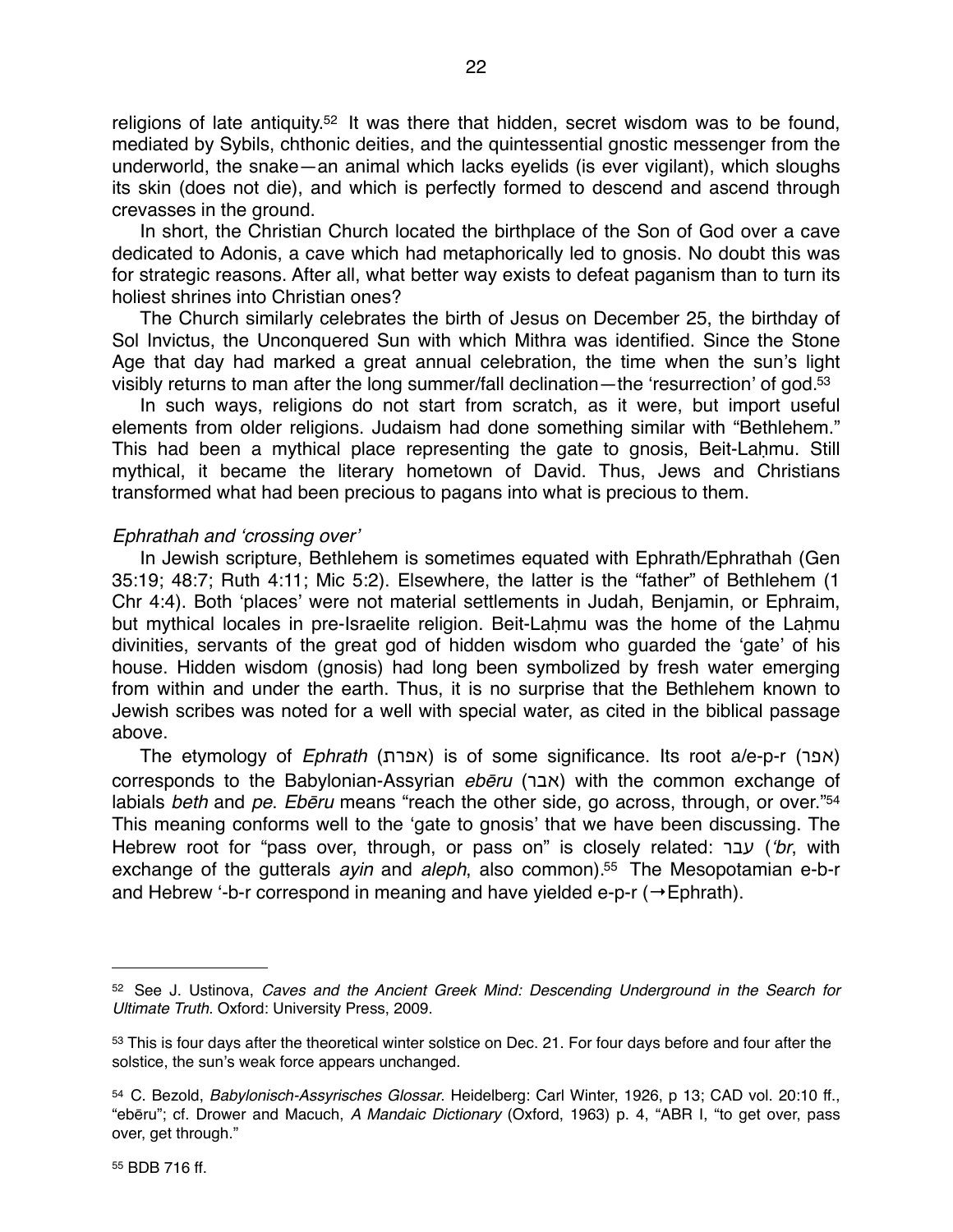The nominal form of Hebrew *ayin-beth-resh* signifies ʻthe other side,' [56](#page-22-0) the place one reaches when one has ʻcrossed over.' In a gnostic context this is the place of enlightenment, rest, and immortality. Here, then, must be the root meaning of the place *Ephrath*. It is the land of salvation on ʻthe other side,' to which *Beit-La*ḥ*mu* (Bethlehem) is the all-important gate of entry.

A gnostic and metaphorical interpretation of the imaginary *Bethlehem* and *Ephrath/ Ephrathah* helps us make sense of the words "on the way to Ephrath" (and similar locutions) often employed by the Jewish scribe in conjunction with *Bethlehem*. The phrase occurs four times in the book of Genesis, always in association with the death and burial of Rachel:

[Jacob speaks.] "For when I came from Paddan, Rachel, alas, died in the land of Canaan *on the way,* while there was *still some distance to go to Ephrath*; and I buried her there *on the way to Ephrath*." (Gen 48:7, NRSV. Cf. 35:16, 19. Emphasis added.)

All this insistence on the proximity of Bethlehem and Ephrath reveals an unsuspected poignancy when read from a symbolic and gnostic perspective. Rachel died while "still some distance to go to Ephrath." Interpreted spiritually, this means she had not quite reached ʻthe land of salvation'—a condition generally applicable to humans, whose lives indeed usually end with some measure of disappointment.

The blessing of the Bethlehemites upon Boaz, in the book of Ruth, now also receives an added dimension: "May you produce children in Ephrathah" they all wish in unison (Ruth 4:11). No greater blessing, indeed, could be wished upon a future parent.

We have seen that the Hebrew root ʻ-b-r (here vocalized for convenience as *eber*) is linguistically related to *Ephrath* and means "pass over, through, or pass on." *Eber* denotes the movement of people from one place to another, but particularly over or through water[.57](#page-22-1) One immediately thinks of the Hebrew exodus from Egypt, and of their passage across the Jordan. Amazingly, the name "Hebrew" (עברי) itself derives from this very root[.58](#page-22-2) This is further attestation that, in the earliest stage of its formation—a stage which took place in the gnostic-imbued region of Midian<sup>59</sup> — the Hebrews referred to themselves as those who ʻcrossed over.'

This interpretation is supported by the fact that recent scholarship has failed to find any historical evidence of the Israelite exodus out of Egypt.<sup>60</sup> Though figurative, that exodus is across water, and we have now identified two powerful gnostic symbols at the basis of the exodus story—'water' ( = gnosis) and 'crossing over' ( = attaining the land of salvation, *Ephrath*). The Hebrews were followers of Moses, and he (whether historical or not) may have been an ʻawake and watchful' leader who had crossed over from ignorance to enlightenment—a Natsarene like the mythical Noah.

<span id="page-22-4"></span>60 N. Lemche, *Prelude to Israel*'*s Past*. Peabody: Hendrickson 1998:54–55.

<span id="page-22-0"></span><sup>56</sup> BDB 719, no. 5676.

<span id="page-22-1"></span><sup>57</sup> BDB 717.

<span id="page-22-2"></span><sup>58</sup> BDB 720, no. 5680.

<span id="page-22-3"></span><sup>59</sup> Nielsen chp. 4.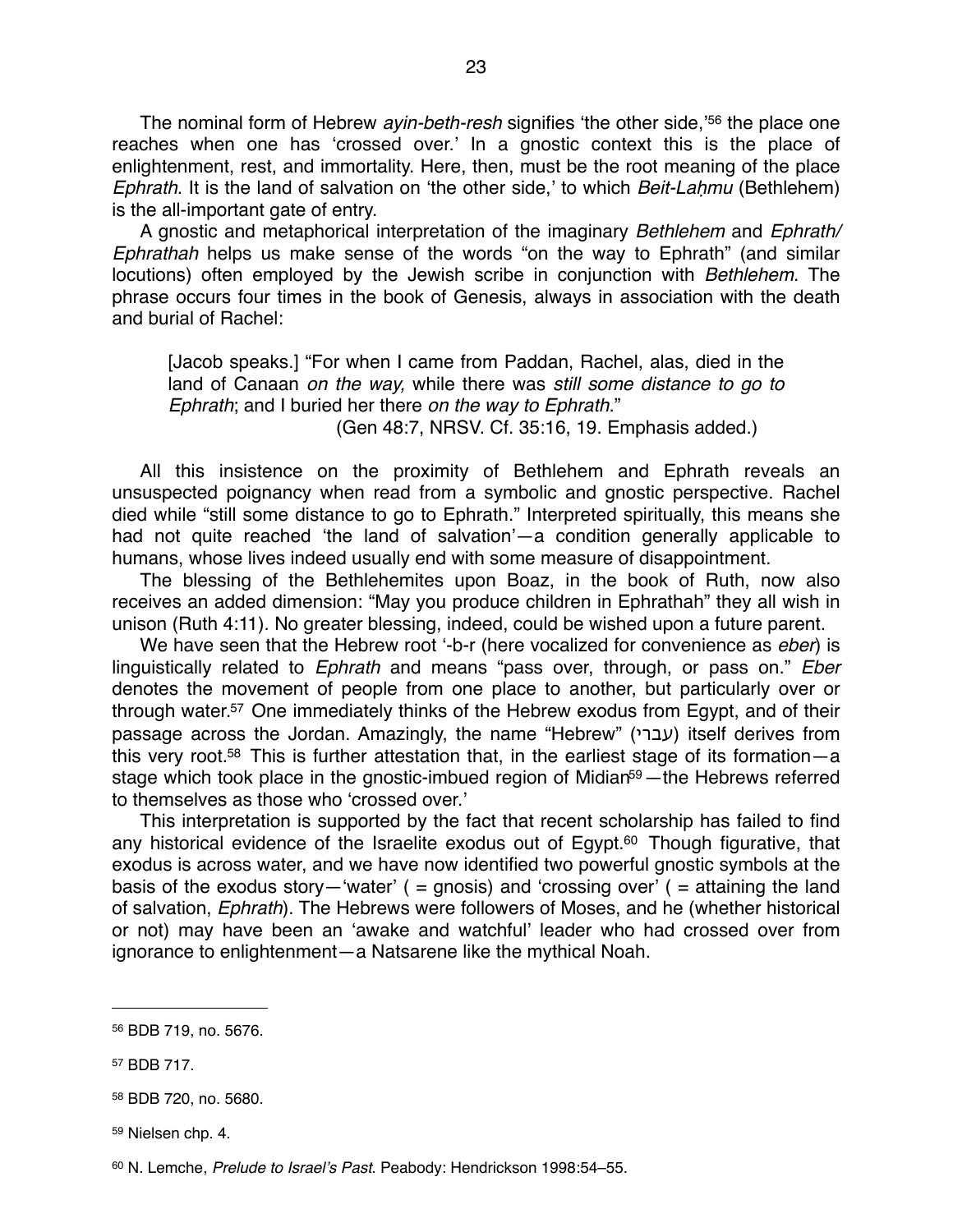After the Exodus, crossing the Jordan River becomes symbolic of attaining ʻthe promised land.' The Jordan is crossed literally in Jewish scriptures, sometimes literally and figuratively in the Pseudepigrapha, and metaphorically in Mandean scriptures. Joshua (= "Jesus"), Moses' lieutenant, crosses the river with the Israelites while "the priests who bore the ark of the covenant of Yahweh stood on dry ground in the middle of the Jordan" (Jos 3:17). No clearer image is possible of Yahweh metaphorically dominating what was thoroughly gnostic territory: the middle of the river of gnosis.

The Natsarene is metaphorically the one who crosses the Flood, the Sea of Reeds, or the Jordan River with impunity. When we consider that water was a symbol of gnosis already in Neolithic times, $61$  then 'passing across (or through) the waters' becomes a metaphor for attaining enlightenment. Dipping into water is dipping into wisdom. This concept eventually led to the rite of baptism.

Crossing a body of water is a very ancient metaphor for the human being who seeks to understand his/her material limitations and to transcend them. In the Hebrew stories we can still detect the gnostic skeleton: water (wisdom), under lunar influence, crushes those who have not befriended it—those who do not have secret knowledge. They attempt to cross over but are unable. However, the Natsarene—like Noah, Moses, and Joshua—understands the secret ways of the divine and crosses the barrier unscathed.

#### *The demise of gnosticism*

Scant elements of the gnostic worldview remain in the Jewish scriptures. They are hidden, to be ferreted out from among the obloquy heaped upon gnosticism by the later scribes. The meaning of old gnostic symbols was lost, perhaps unknown even to many in later antiquity. When the Jewish religion turned against its gnostic roots, the Aaronides of Jerusalem invented an impassable chasm between man and god, one *not* to be crossed. Thus Judaism made an about-face, from a people who at first celebrated ʻcrossing over' from the material to the transcendent, to a people who strictly forbade even the presumption of this possibility.

In Jewish scripture, Yahweh is repeatedly victorious over those who try to see, reach, or be like "god" (cf. The Tower of Babel; Adam seeking the fruit of knowledge, etc). Yahweh is also victorious over the land-serpent (a symbol of wisdom as early as paleolithic times) called Behemoth, and especially over the water-serpent—the ʻmonster' Leviathan. It has been suggested that the name *Leviathan* is related to *Levi*. This would reflect the ill fortune that befell the Levites with the ascendency of the Aaronides in post-exilic times (see below). In brief, even though the earliest Hebrew self-definition was gnostic, the religion soon and determinedly betrayed those roots. It exchanged *understanding* ʻthat which is' for *obedience to* ʻThat Which Is' (*Yahweh*). Worship of god replaced understanding of life. I suggest that this inevitably occurs when a religion reaches a certain level of organization, at which stage a powerful priesthood finds obedience necessary and independent searching threatening.

Jewish scripture repudiates in no uncertain terms gnostic elements such as ʻbecoming like god' ("all-knowing," "enlightened"). In this connection, it is instructive to compare the various flood stories. In the older version, Ea/Enki confers divinity upon Utnapishtim, the Mesopotamian Noah, with the following words: "Formerly Utnapishtim was a human being, but now he and his wife have become gods like us. Let

<span id="page-23-0"></span><sup>&</sup>lt;sup>61</sup> Water from the ground gave life to men, animals, and plants. The source of the underground waters (the subterranean *abzu*) was the home of the divine, the place of unchanging wisdom, the location of the afterlife, and the resting place of moon and sun.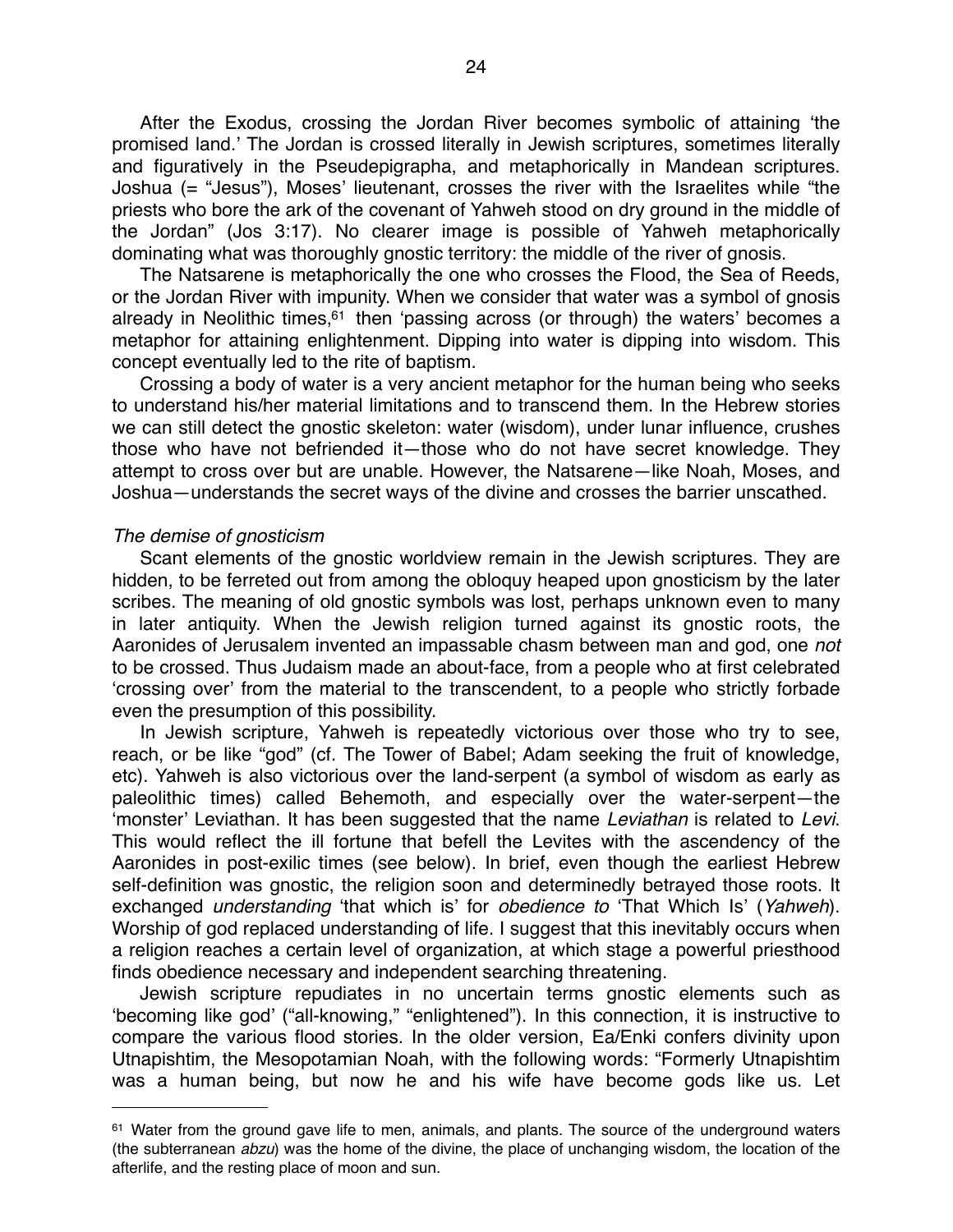Utnapishtim reside far away, at the mouth of the rivers" (Gilg. XI:192 f).<sup>62</sup> None of this is found in the Jewish version, where Yahweh merely blesses Noah, whose progeny then populate the earth (Gen 9:1).

The second chapter of Genesis also manifests the strident Jewish rejection of gnosticism. "The tree of the knowledge of good and evil you shall not eat," Yahweh thunders to Adam. "For in the day that you eat of it you shall die" (Gen 2:16–17). Adam, however, eats of the fruit and does not die but in fact gains precious knowledge. He does not succumb to intimidation but essentially gives the lie to Yahweh. "See," Yahweh then remonstrates, "the man has become like one of  $us,63$  $us,63$  knowing good and evil; and now he might reach out his hand and take also from the tree of life, and eat, and live forever" (Gen 3:22). This is jealousy of man's potential, pure and simple. It shows Yahweh essentially as man's opponent, henceforth doing what he can to limit man's possibilities and to prevent his ʻreaching out to eat from the tree of life.' Via the pens of Jewish scribes, Yahweh ejects man from the Garden of Eden and posts cherubim to guard "the tree of life" (3:24). Now there is a chasm between man and god, and the basic message of Yahweh is "Do not approach!" This is diametrically contrary to the gnostic message. In addition, Yahweh lays a number of frightful punishments upon man for his insufferable disobedience (3:16–19). In sum, these verses establish the basic foundation of the Jewish faith, and reveal it to be a religion of intimidation and limited possibilities.

#### *Bethlehem, Dan, Levites, and Aaronides*

A curious story in Judges 17–18 links Bethlehem and Dan, the settlement far to the north at the source of the Jordan River. The story is constructed in such a way that its intention is inescapable: Bethlehem of Judah was the origin of the ʻwayward' priesthood of Dan.

Dan (known as Laish in pre-Israelite times) was a fabled religious center with its own priesthood. This sanctuary lay at the headwaters of the river Jordan and at the foot of Mt. Hermon. The area had for many centuries (even millennia) been known far and wide as an international cultic center, to the extent that even the ancient Gilgamesh journeyed from Mesopotamia to the "cedar mountain" of Lebanon in search of wisdom. There, he found Utnapishtim, the hero of the flood story, now living his immortal existence far from ordinary man.

 In Jewish scripture we encounter much polemic against the northern sanctuary. Anti-Danite material is found in all three branches of the Tanakh: the Torah, Prophets, and Writings. The story in Judges 17–18 is but one example. It contrives to explain how Dan, dedicated to idol worship, came to be a part of Israel and, furthermore, why it was perpetually under a curse. The story imputes the origins of Danite religion to a Levite from Bethlehem. Without entering into an extended discussion here, we note that this is also an example of hostility directed by the Aaronide priests of Jerusalem (who redacted the Torah) against the "Levites," the landless clan of Israelite priests scattered throughout Palestine.

The story under consideration is briefly as follows. Micah, a man "from the hill country of Ephraim" keeps an idol in his house. If this weren't reprehensible enough in

<span id="page-24-0"></span> $62$  Ziusudra attains "Dilmun," the land of the blessed (Lambert and Millard 145). Atrahasis "lived in the temple of Ea, my lord" (Atr. 22.421,7).

<span id="page-24-1"></span><sup>63</sup> The plural "us" shows that Yahweh was still but one among many divinities.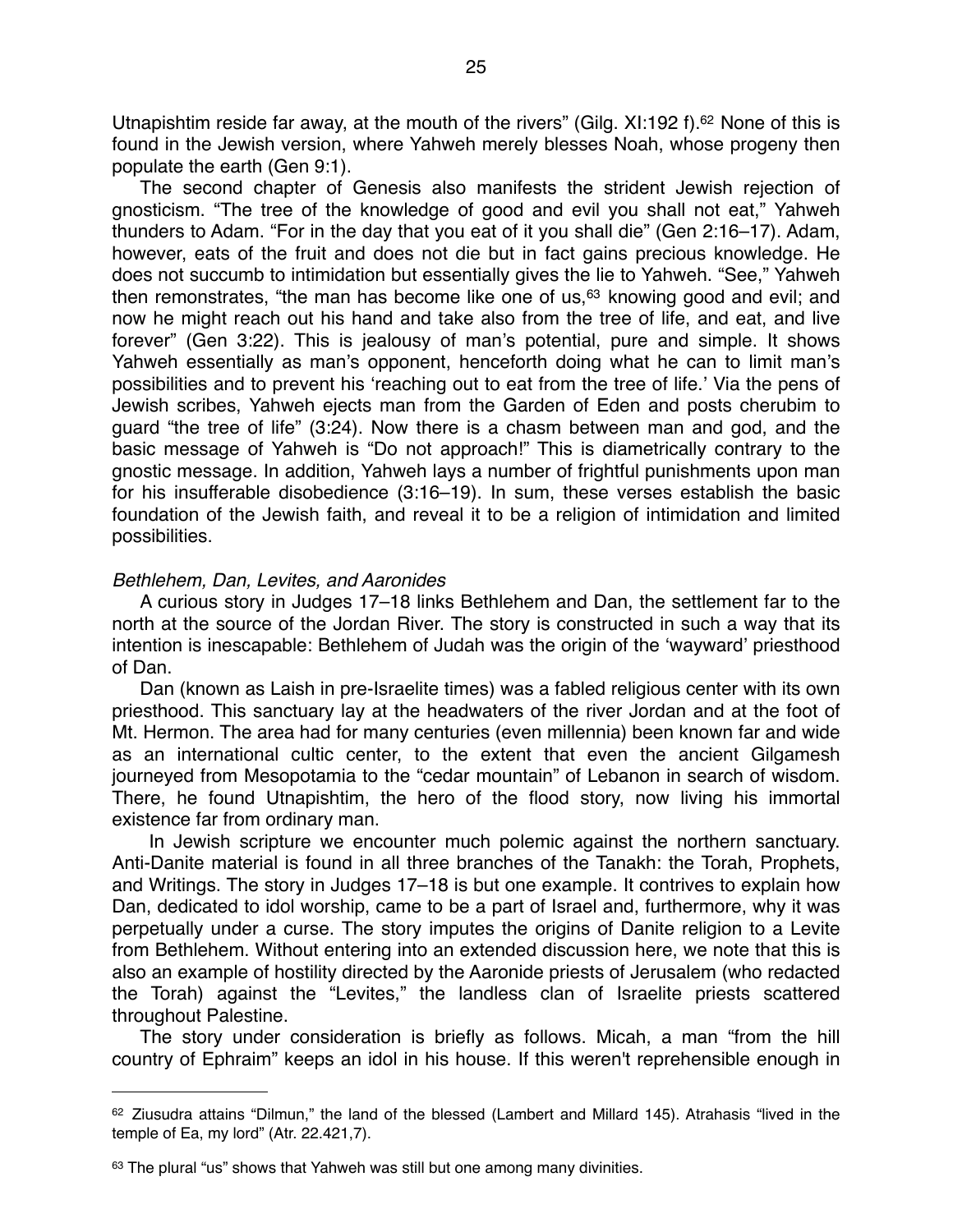priestly Jewish eyes, we learn that the silver out of which the idol was made had been stolen by Micah from his own mother and, additionally, that the silver was under a curse  $(17:1-4)$ .

"To live wherever he could find a place," a Levite "of Bethlehem in Judah" arrives at Micah's house in the "hill country of Ephraim." Micah offers to hire him to be his priest. The salary is "ten pieces of silver a year," and we can readily infer that this payment is from the silver which had been cursed.

Judges 18 introduces the Danites who are still wandering in the south and looking for a permanent home. The parallel with the Levite of Bethlehem who is also looking for a home cannot be coincidental. At 18:3 the Danites arrive at Micah's house, and "they recognized the voice of the young Levite." In other words, there was a relationship between the Danites and the Levite when the latter was still in his hometown of Bethlehem. This further links the Danites with this particular Levite, and both with Bethlehem of Judah.

At 18:6 the Levite, now acting as priest of Micah, is a mouthpiece of Yahweh. He encourages the Danites in their mission to find a home and it is immediately thereafter that the Danites descend upon Laish/Dan. In this way, the author has shaped his story so that the Levite from Bethlehem plays a critical role in the establishment of the northern settlement of Dan by the Israelites.

The priestly author now carefully describes how the accursed silver was made into the idol venerated at Dan (18:30–31). In other words, in the mind of the author, Dan lay under a curse from its inception. Furthermore, the priests who ministered at Dan were likewise under a curse. They are explicitly named: "Jonathan son of Gershom, son of Moses, and his sons." It can be no coincidence that the Gershonites inhabited the extreme northern part of Israel and also portions of the Bashan east of the Jordan. This includes the area around Dan, and is familiar to us as "Galilee."[64](#page-25-0)

The entire story in Judges 18–19 can be seen as a self-legitimation exercise written by the Aaronides in Jerusalem against the age-old priesthood resident at the sanctuary of Dan. Our interest focuses particularly on an aspect of the Micah story that has received scant scholarly attention: the connection between Bethlehem, the "hill country of Ephraim," and Dan. These three geographical entities are linked in their adversarial position vis-a-vis the Aaronides: (1) Dan is the location of the delegitimized northern cult; (2) Ephraim is territory encompassed by Samaria—a region long delegitimized in the eyes of Jerusalem; and (3) Bethlehem, according to the story under discussion, is the hometown of the Levite who inspired the idolatrous cult that eventually located at Dan, and which did so via Samaria.

There is not space here to explore the importance of Dan/Galilee as a famous gnostic cult center already in the third millennium BCE. Issuing from the mountain above Dan, the Jordan was especially sacred, its water a pre-eminent symbol of gnosis. The Jordan was the gnostic river *par excellence*. Dipping into it ("baptism") was symbolically the equivalent of enlightenment.

The great mountain was itself the original Zion (Tsion), known also as Hermon and Senir. In the Bronze and Iron Ages, "the entrance to the cave of night" was thought to be located there, for over that mountain the sun descended into the western sea for its nightly journey under the earth. Here, in other words, were the gates to the underworld.

<span id="page-25-0"></span> $64$  Galilee extended east of the Jordan, as we see from the description of Josephus (Wars 3.3.1).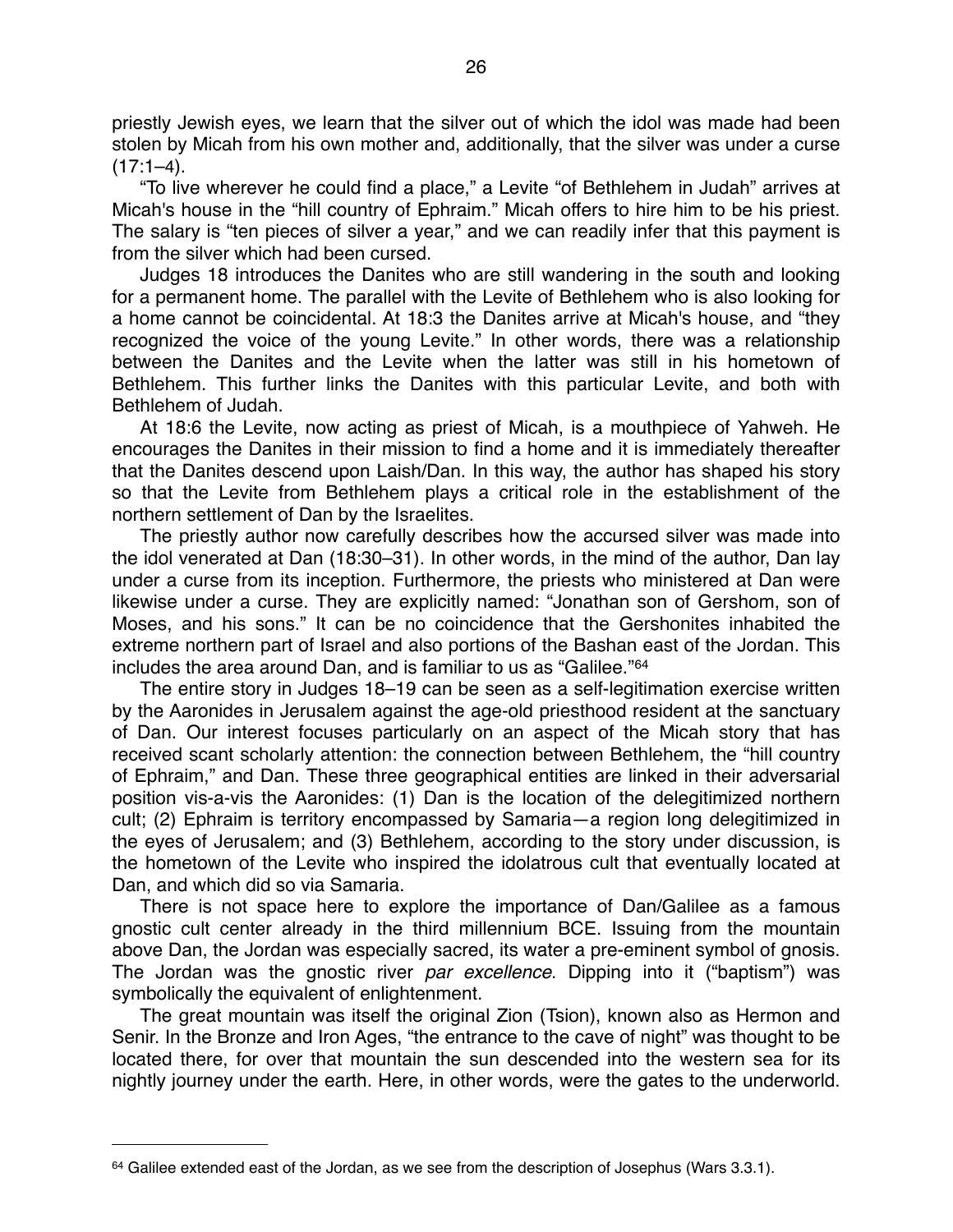This was where the Laḥmu deities had their home. Here, metaphorically speaking, was the first "Bethlehem."

In the Micah story, a Levite provides the connection between Bethlehem and Dan. This suggests that Levites were somehow implicated in gnosticism. This should come as no surprise, for Nielsen has shown that Moses, a Levite (Ex 2:1–2), was a devotee of the gnostic moon religion indigenous to North Arabia, which he learned from the *K*ā*hin* Jethro in Midian[.65](#page-26-0)

If the Levites were indeed linked in some way to gnosticism, this would in great measure clarify the hostility directed at them in the Torah, and why the Levites are demeaned and subordinated to the Aaronides in no uncertain terms. Commenting on Num 18:2–7, E. Rivkin writes: "The Levites are to function as Aaron's servants and under penalty of death are prohibited from burning sacrifices at the altar.["66](#page-26-1) By Aaronides is meant the aloof and ritualistic post-exilic priesthood centered in the Jerusalem Temple.

The so-called Priestly author is the mouthpiece of the Aaronides. Much of Exodus (25–31; 35–40), all of Leviticus, and Numbers are attributed to his hand. The Priestly author is responsible for elevating the Aaronides over the Levites. In these texts Moses pales before Aaron, while the latter and the Aaronides are the principal concern of Yahweh, whose overwhelming focus and love is on Aaron, his sons, the cult, and the tabernacle. Rivkin writes: "We must, therefore, conclude that the Aaronides come to power with the finalized Pentateuch and, as such, are their own creation" (IDB).

The priestly Aaronides, centered in Jerusalem, are the post-exilic religious hegemonists who took authority away from the pre- and concurrently-existing Levites. By "their own creation," Rivkin means that the Aaronides invented their own pedigree, invented their status as Levites (for Aaron was supposedly himself a Levite), and in this way they took over from the ancient and ʻtrue' Levites the administration of the Temple and essentially of Judaism.

The account noted above in which a Levite from Bethlehem goes northwards to Dan with accursed silver is an Aaronide story, at once pejorative of Bethlehem, of the Levites, and of Dan. The Aaronides could not exclude tho non-Jerusalem based Levites from the cult—for Levi was one of the twelve sons of Jacob, and his descendants had long been in the land carrying out priestly functions. But they could, and did, exclude those Levites from approaching "to offer incense before Yahweh" (Num 16:40).

It would appear, from our inferences, that the non-Jerusalem Levites were indeed Hebrews, but gnostic-leaning Hebrews. We can also speculate that gnosticism became ʻheretical' with the ascendancy of the highly centralized Aaronidism of Jerusalem in the post-Exilic period (c. 450-400 BCE). It is at this point in the organization of the religion that Judaism betrayed its gnostic roots, as mentioned above. Henceforth, the non-Jerusalem Levites constituted a surviving vestige of the original Hebrew religion, of the religion of Moses, of North Arabia—and of Dan. It is those Levites who carried on the torch of gnosticism in more or less heterodox and ʻhidden' traditions, represented by a number of works in the Jewish pseudepigrapha (above all, the Enoch literature). That literature represents a force which powerfully influenced early Christianity, including its anti-Jerusalem and anti-cultic aspects (cf. Mk 11:15–19; 7:6, 15, etc).

<span id="page-26-0"></span><sup>65</sup> Nielsen Chp. 2:139–142.

<span id="page-26-1"></span><sup>66</sup> IDB, Suppl. volume, "Aaron, Aaronides."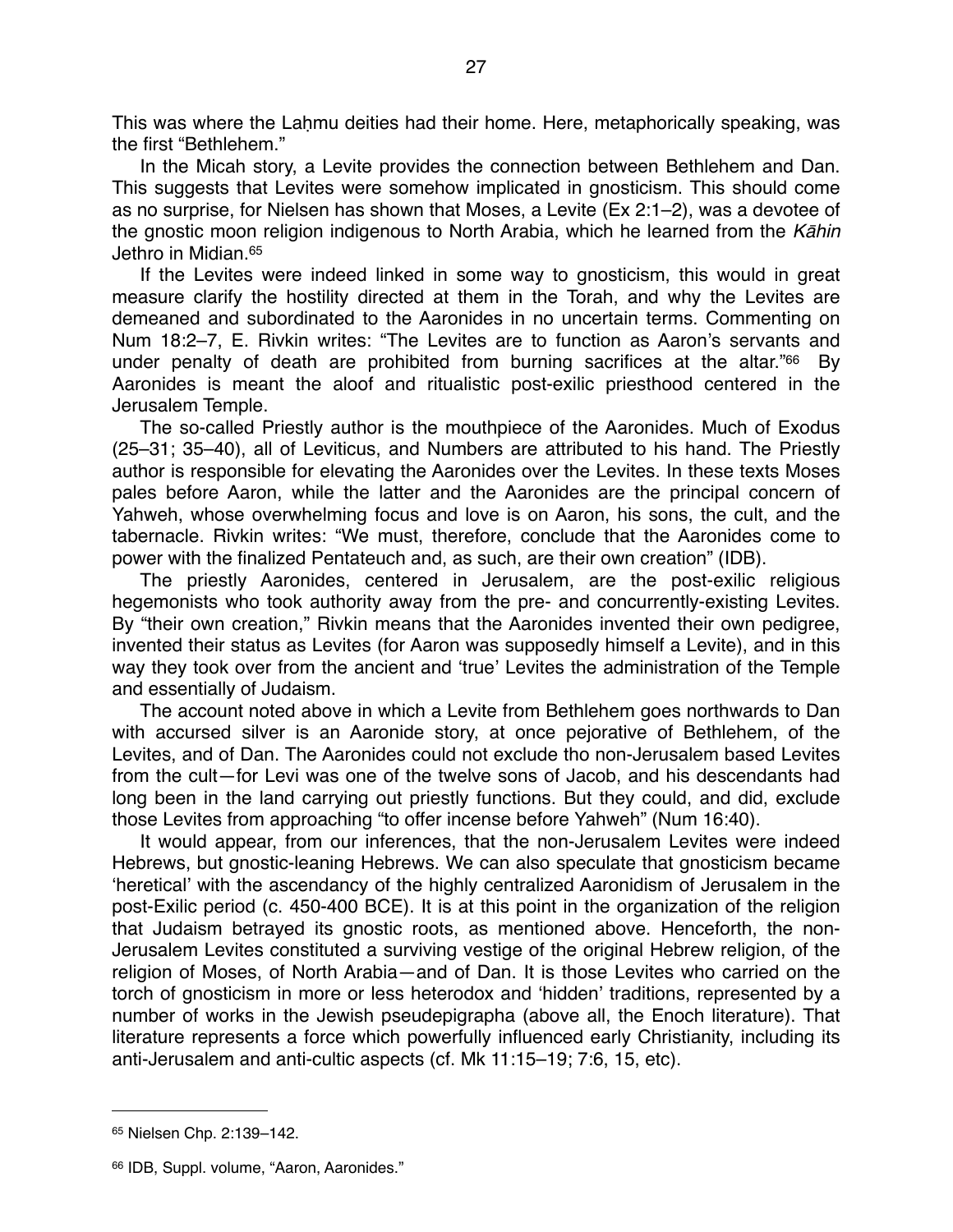According to this scenario, the decentralized and landless Levites represented a heterodox Judaism vilified at every turn by the ʻnormative' Jerusalem-bound Aaronides. The Korah episode illustrates Aaronide animosity. Korah, of Levitical descent and supported by other Levites, dared to challenge his subordination to the Aaronides and demanded full priestly status. The Priestly writer fashioned his story (Num 16) in such a way that a divine sign would determine who would be allowed to approach Yahweh i.e., control the Temple and take pre-eminence in representing Israel.

The divine sign was not long in coming. The ground opened up and swallowed Korah and his levitical allies, together with their wives and children, "and all these went down alive to Sheol; the earth closed over them, and they perished from the midst of the assembly" (vv. 32–33). The purpose of the story is then stated: "a reminder to the Israelites that no outsider, who is not of the descendants of Aaron, shall approach to offer incense before Yahweh" (v. 40). It was no longer sufficient to be merely a Levite one had to be a descendent of Aaron. Thus, insiders and outsiders exchanged places. The latecomers and true outsiders, the Aaronides (whose Levitical pedigree was possibly fabricated), now defined themselves as insiders; while the rest of the longstanding Levites who had worked among the people for centuries—the true insiders now became outsiders. Henceforth, the Jerusalem Aaronides wielded unchallenged authority within the priestly clan of Levi and over the Temple (Num 17:1–13). Until the rise of the Pharisees, they were pre-eminent in Israelite religion.

#### *Watchfulness, gnosis, and Christian scripture*

A review of the meaning of the root n-ts-r shows that the Natsarene's ability to attain wisdom and ʻcross over,' as discussed above, depends on an inner propensity to somehow be watchful and alert. We have discussed how, in Jewish scripture, Yahweh punishes the one who is not prepared, so that an act of nature or of god/Yahweh appears as a sudden catastrophe (pp. 14–15 above).

The New Testament also contains sayings and parables which emphasize precisely this. The divine will appear suddenly, at the most unlikely and inconvenient times (midnight, when you least expect it, etc.). God chooses to appear when men are in deep spiritual sleep, and he rewards those that are ʻawake' at such times (Mt 25:1 ff). Being found metaphorically awake or asleep is the judgment.

The Gospel of Mark is especially fulsome in enjoining ʻwatchfulness' at several points in Jesus' ministry. Among pertinent passages, the best known is perhaps the scene in the Garden of Gethsemane (14:32 ff). Jesus enjoins the disciples to "remain here, and watch" (γρηγορεῖτε) while he prays. The disciples are unable to do so and fall "asleep."

The First Evangelist also writes: "Watch therefore—for you do not know when the master of the house will come, in the evening, or at midnight, or at cockcrow, or in the morning—lest he come *suddenly* [ἐξαίφνης] and find you asleep" (Mk 13:35–36).

The Matthean evangelist illustrates the suddenness of the Lord precisely through the story of the Flood:

"As were the days of Noah, so will be the coming of the Son of man. For as in those days before the flood they were eating and drinking, marrying and giving in marriage, until the day when Noah entered the ark, and they did not know until the flood came and swept them all away, so will be the coming of the Son of man. . . Watch therefore, for you do not know on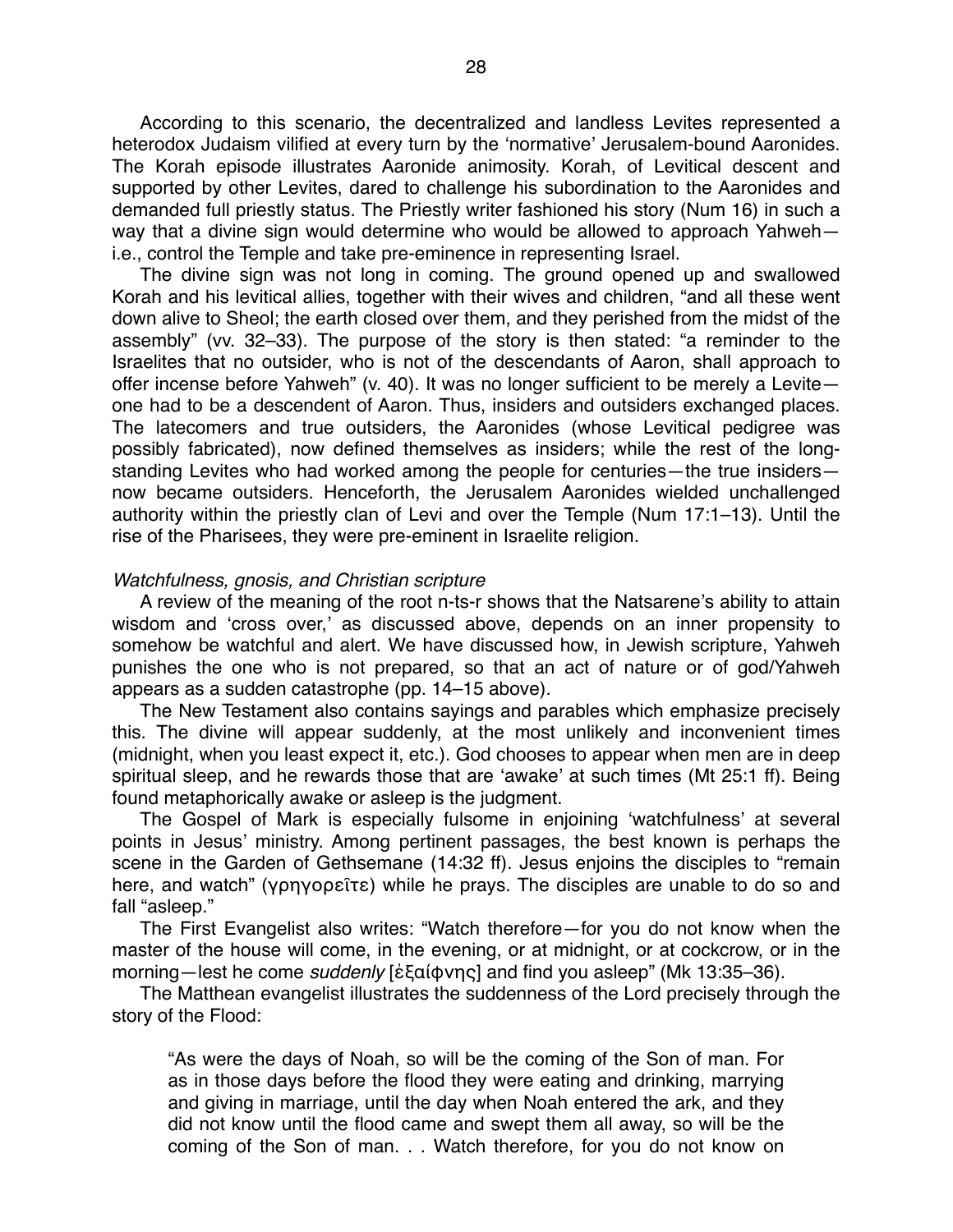what day your Lord is coming. . . For the Son of man is coming *at an hour you do not expect.*" (Mt 24:37 f., emphasis added.)

The association of the Flood with divine retribution can be no coincidence. It shows that to ancient Sumerians and early Christians alike, sudden and devastating divine retribution was the lot of those who failed to be watchful.

The Third Evangelist portrays the sudden coming of the Son of man as the eschatological judgment:

"But take heed to yourselves lest your hearts be weighted down with dissipation and drunkenness and cares of this life, and that day come upon you *suddenly* like a snare; for it will come upon all who dwell upon the face of the whole earth. But watch at all times, praying that you may have strength to escape all these things that will take place, and to stand before the Son of man." (Lk 21:34–36, emphasis added.)

At the beginning of this article we briefly discussed how one is to remove the element of ʻsurprise,' the ʻsuddenness' of the appearance of the divine (the Son of man). To repeat, the key is knowledge into the ways of the divine. The wise person knows, and thus the action of the divine does not catch him off guard. Being watchful he avoids ruin. Being watchful, he also has insight unseen by his peers—*gnosis*. The New Testament relates that one is to metaphorically prepare for the divine gaze *precisely where and when one least expects*, as did the wise maidens at midnight (Mt 25:1 ff). Watchfulness bequeaths knowledge and understanding of that which is hidden. In this way, one corrects the least visible deficiencies—those that are inner (Mk 7:21). In sum, one is perfect (Mt 5:48).

It is impossible to overemphasize the importance of watchfulness, *natsar*, in gnosticism. In late antiquity, the mantle of gnosticism passed to the Natsraiia (Mandeans) and to the Natsarenes (pre-Christians). Their names betray the Semitic root that, already for millennia, had been associated with a preparedness and hidden knowledge that *saves*. For gnostics, water was a sacred symbol of gnosis. They were known in antiquity as belonging to baptist sects, and they frequently immersed in water to memorialize and re-enact their central sacrament, the fabled attainment of gnosis (ʻenlightenment').

The Mandeans venerate John "the Baptizer," a gnostic figure who dipped others in water—that is, he metaphorically introduced them into the way of gnosis. John's teaching came from gnosis (water), out of *Bethlehem* (the gate to gnosis), from *Ephrathah* (the land of salvation)—even as his ancient namesake, Oannes, the half-fish half-man of Mesopotamian legend, emerged from the sea to teach the Sumerians wisdom more than two millennia earlier.<sup>67</sup> John preached a hopeful and revolutionary message—that salvation (*Yeshua*, "Jesus") is now and always at hand, readily available to each and every person through watchfulness and the seeking of inner gnosis. This is the hidden knowledge, the *nitsirtu* known already in Mesopotamian religion two millennia earlier.

The gnostic prophet, John the Baptizer, was the quintessential Natsarene.

<span id="page-28-0"></span><sup>67</sup> Cf. The *Babyloniaca* of Berossus, the Mesopotamian priest of the third century BCE.